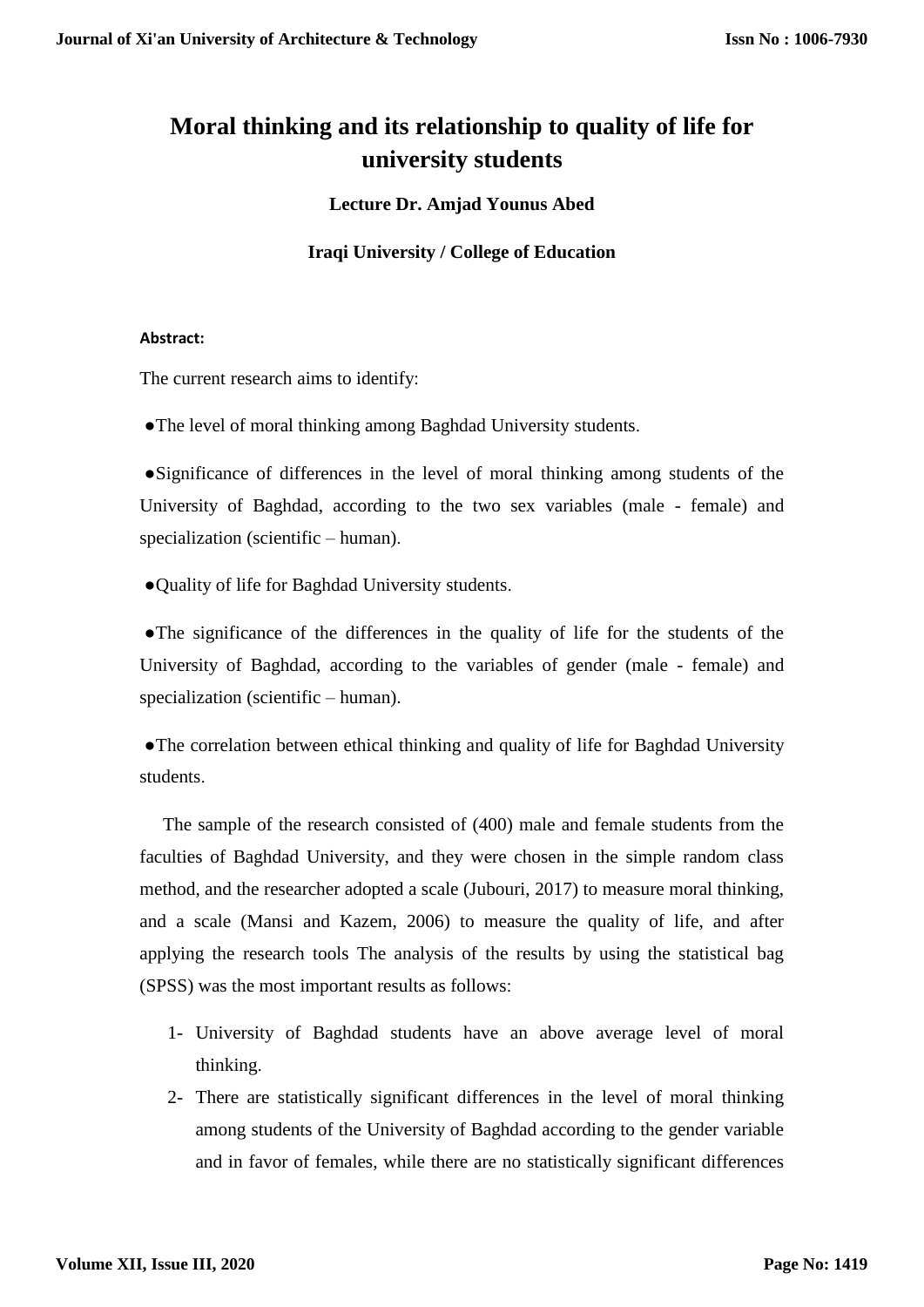according to the variable of specialization and according to the interaction between sex and specialization.

- 3- The high quality of life in general among Baghdad University students.
- 4- There are no statistically significant differences in the quality of life for Baghdad University students according to the variables of sex and specialization, and there are no statistically significant differences according to the interaction of sex and specialization.
- 5- There is a statistically significant correlation between moral thinking and the quality of life for Baghdad University students. The researcher came up with a set of conclusions, recommendations and proposals.

Moral thinking and its relationship to the quality of life of university students

Research problem: University youth is the elite of choice for any society and as much as university youth have knowledge, creation and efficiency in so far as this leads to community progress. Understanding the nation's hope and the tool for development and renewal in the economic, social, educational and technical aspects, in addition to that the university students are the primary element in building the university They are its raw material and they are its goal, as they interact with its scientific ability and educational guidance in order to prepare them for community leadership in the future. The impact of ethics in developing ideas at the individual and social level, and its role in building the personality as well as behavior, is not hidden, so Islam emphasized that J is important in the life of the individual and society. Moral growth is the result of an interaction of factors of social and moral upbringing with mental cognitive development, so the individual during his interaction modifies his moral cognitive structure by replacing new structures according to the experiences he experiences, and the moral aspect represents an important aspect in building the personality, and this aspect is concerned with values, ideals, habits and standards , And helps inReaching the state of the individual is the same, and this is achieved through the consistency of behavior with the ethical standards in society and the prevailing norms of behavior in it (Muhammad, 1991: 123) (Because each generation has its concerns, problems, troubles, and aspirations, and each stage in history has its own conditions and specialities, and because the psychological state Linked to the data of life in the living period, the psychological state of young people at any stage is a sensitive and useful indicator for understanding the conditions of the stage, for young people are the most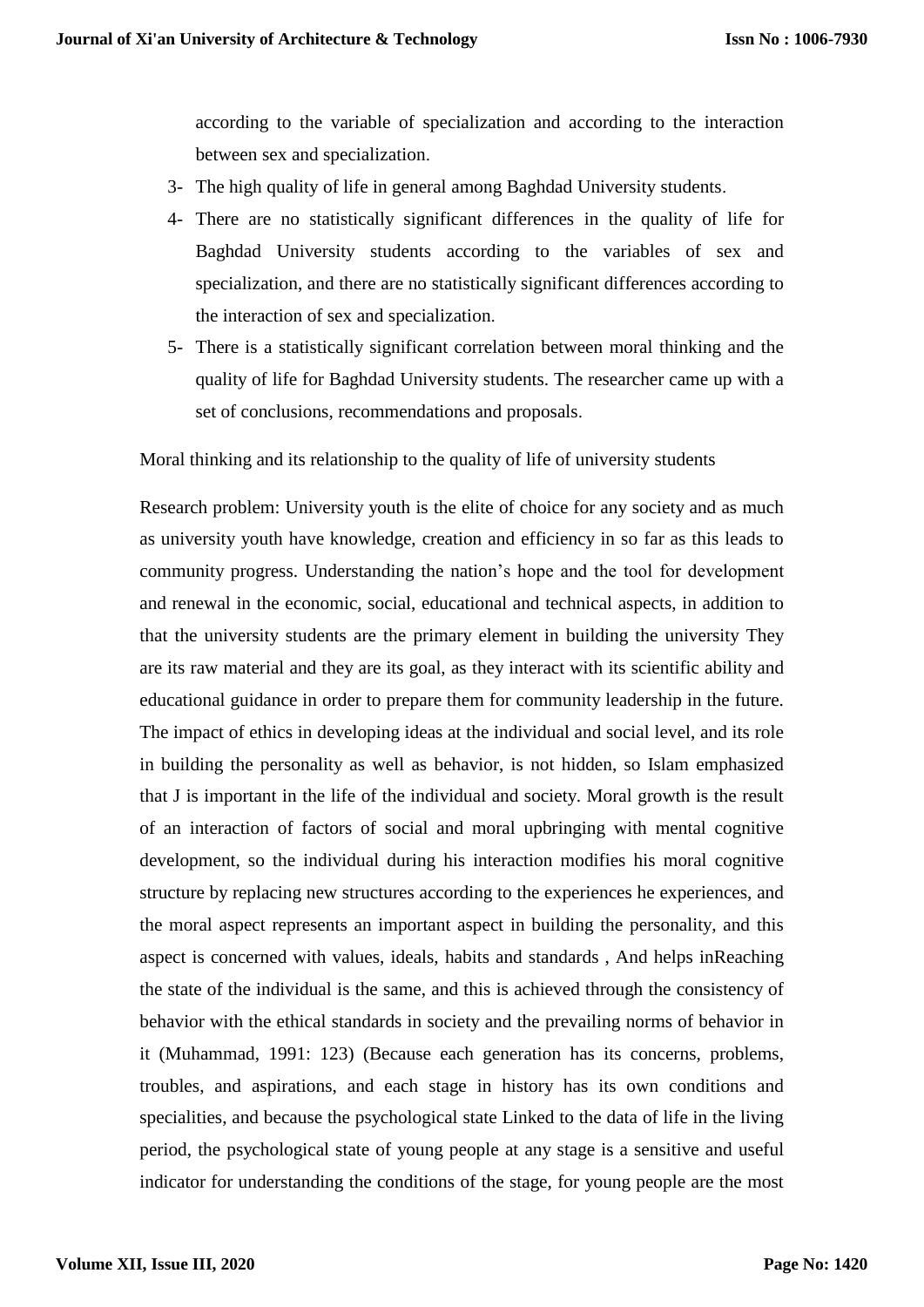affected segments of society, and in order for the individual's life to be quality, it must include his feeling of love, security and psychological satisfaction (Al-Jameel, 2008, p. 5), building On the above, the researcher believes that there is a need to give The research has changed a degree of interest at the present time, due to the great transformations that our country is going through in all areas of life that have cast a shadow on society members in general and university students in particular, and it seems logical that the problem bears a question about the relationship between two or more variables and the research problem becomes clear The current in an attempt to answer the following questions:

- 1- What is the level of moral thinking among Baghdad University students? Do males differ from females in the level of moral thinking? Does the academic specialization (scientific or humanistic) affect the level of moral thinking among students of the University of Baghdad?
- 2- What is the quality of life for Baghdad University students? Do males differ from females in the quality of life? Does the academic specialization (scientific or human) affect the quality of life?
- 3- Is there a correlation between the variables of moral thinking and the quality of life of Baghdad University students

The importance of research: Moral thinking is one of the most important aspects of human development affecting the nature of the social behavior of the individual, as moral thinking is related to the nature of mental interpretations of what is socially acceptable or rejected (Al-Ghamdi, 2001: 221), and the lack of moral aspect is largely responsible for what We suffer from problems today, as manifestations of negligence, seduction, corruption, exploitation and deviations of youth, but are behavioral manifestations that reflect the existence of moral crises and reveal a deficiency in the level of moral thinking (Muhammad, 1991: 124), and the researchers pointed to the development of moral thinking across the stages of life in varying proportions among individuals. , Some of them reach the highest stage, which is represented by principles, justice and human rights, while others do not reach it, and the reason for this is that moral growth is affected by emotional and emotional factors such as the ability to understand the other, role-playing, and social interaction, and the level of interaction between one and his environment is the determinant of the path of development Moral thinking (Hajjaj, 1984: 9). This interaction results in a degree of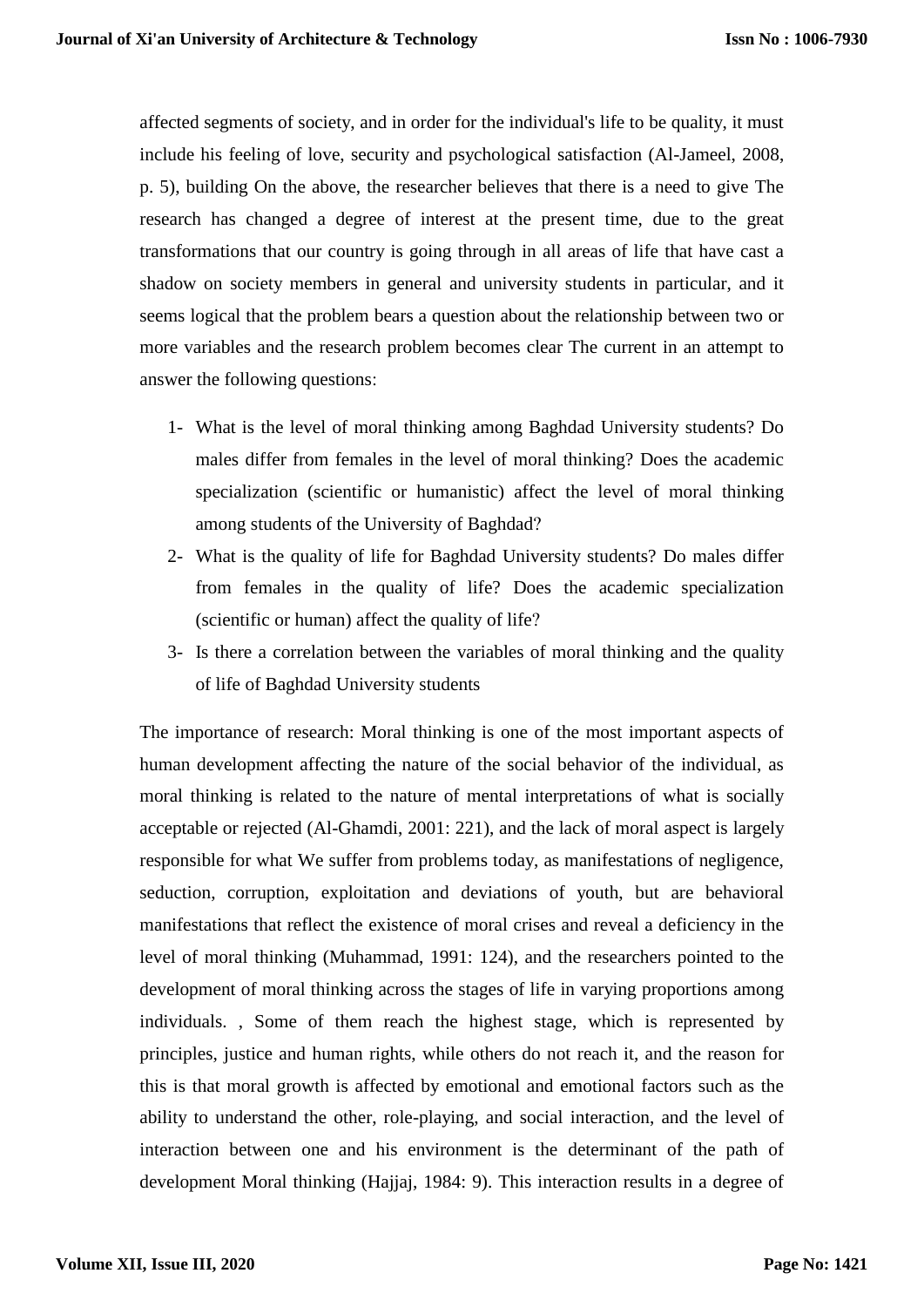satisfaction or lack of it that the individual feels towards the various aspects of life and the extent of his happiness with the human presence and includes attention to personal experiences of life situations, internal factors related to the individual's ideas about his life, and external factors such as these. That measures social communication behaviors - activities, and the extent to which an individual accomplishes situations, that the individual's awareness of his life enables him to assess what is around him and is able to form ideas that bring him to a positive feeling of quality of life, and the quality of life includes multiple aspects (health, social, economic, and psychological) and Affected by the prevailing system in society (political, social traditions, wellbeing, and the beliefs of different individuals), as the quality of life is represented in the satisfaction of human needs, whether these needs are material or non-material (Al-Shanfiri, 2006: 20), through the foregoing it becomes clear the importance of current research In the following aspects- :

Theoretical importance is shown in the following- :

 ●The concepts of moral thinking and quality of life are among the contemporary concepts that drew the attention of researchers to the importance of dealing with them and revealing their effects and their role in contemporary life in general.

 ●Contribute to providing a theoretical understanding of the impact of the concept of moral thinking on the behavior of individuals and their personalities and the importance of quality of life in the life of the individual and society.

Applied importance The present study contributes in practice to the following:

 ●Directing the attention of educators and educators to the necessity of working to prepare training programs that help the individual's perception of the concept of quality of life and work to improve it through dealing with different situations.

 ●Designing special educational training programs to guide students on how to deal with different situations to develop their skills and capabilities to the level that enables them to overcome the difficulties facing them in a way that is appropriate to the high moral system.

Research Objectives: The current research aims to identify:

1- Moral thinking among Baghdad University students.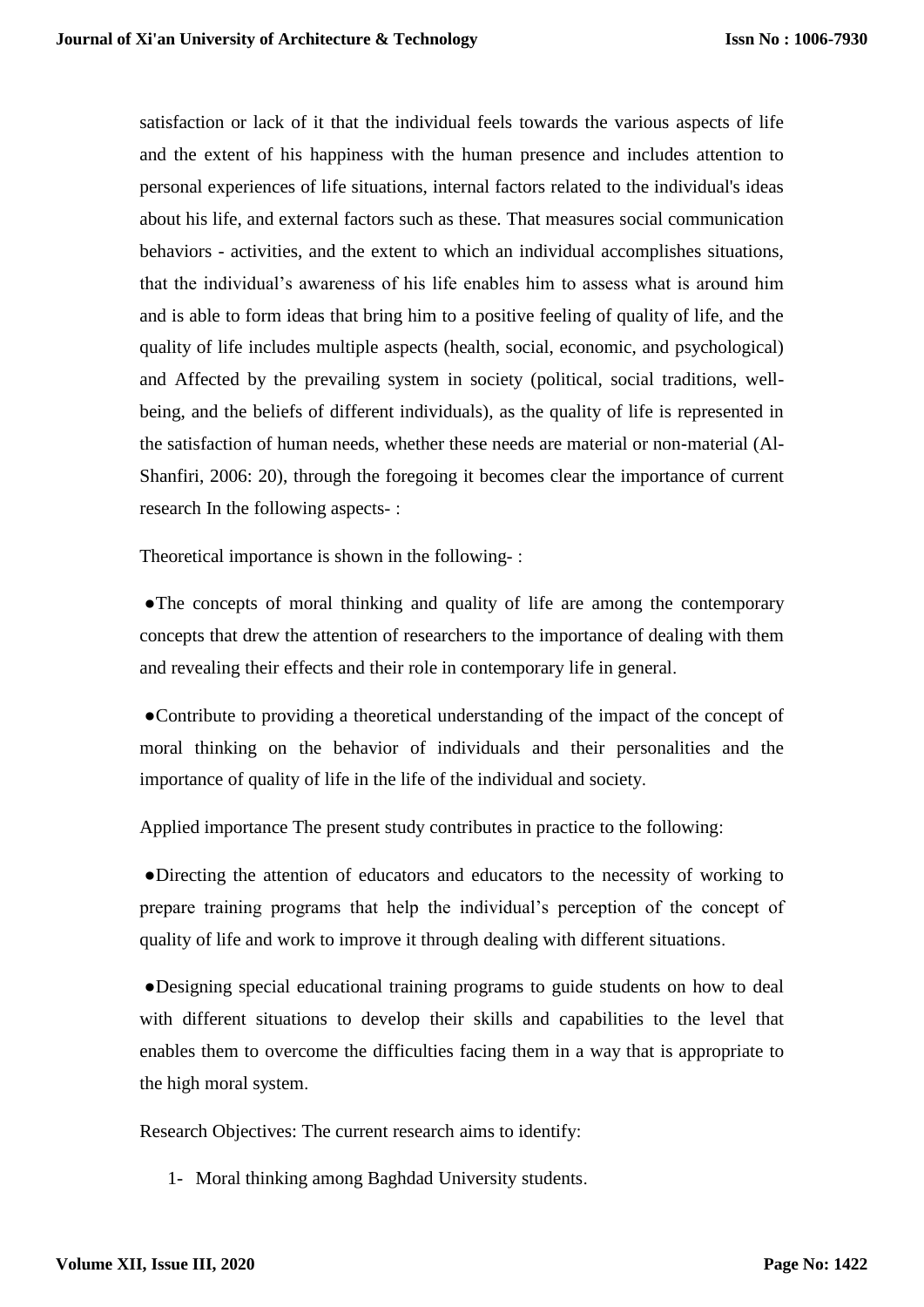- 2- The statistically significant differences in the moral thinking of the students of the University of Baghdad according to the variables of sex (males, females) and specialization (scientific, human).
- 3- Quality of life for Baghdad University students.
- 4- Statistically significant differences in the quality of life for students of the University of Baghdad, according to the variables of gender (male, female) and specialization (scientific, human).
- 5- The correlation between ethical thinking and quality of life for Baghdad University students.

Research Limits: The current research is determined by Baghdad University students for morning study for the academic year (2018-2019) and for scientific and humanitarian specializations from both sexes

Search terms

First: Moral Thinking

I knew him from:

Hamida 1990 "The pattern of thinking used to solve the moral situation or moral problem, and moral thinking according to Kohlberg theory extends from the first stage to the sixth stage" (Hamida, 1990: 132).

 ●Al-Kahlout 2004 "It is the judgment on work or action that the individual issues after conducting a process of logical reasoning called moral reasoning, based on compliance with society's standards, or obeying a law based on general moral principles" (Al-Kahlout, 2004: 12).

 ●Al-Jubouri 2017 "A method of thinking that allows an individual to use his mental capabilities in decision-making, problem-solving, and behavior in daily life in a manner consistent with right and wrong, moral values, law, customs and traditions (Jubouri, 2017: 8)

Theoretical definition: The researcher adopted the definition (Al-Jubouri, 2017) in theory, because it adopted its standard in measuring moral thinking.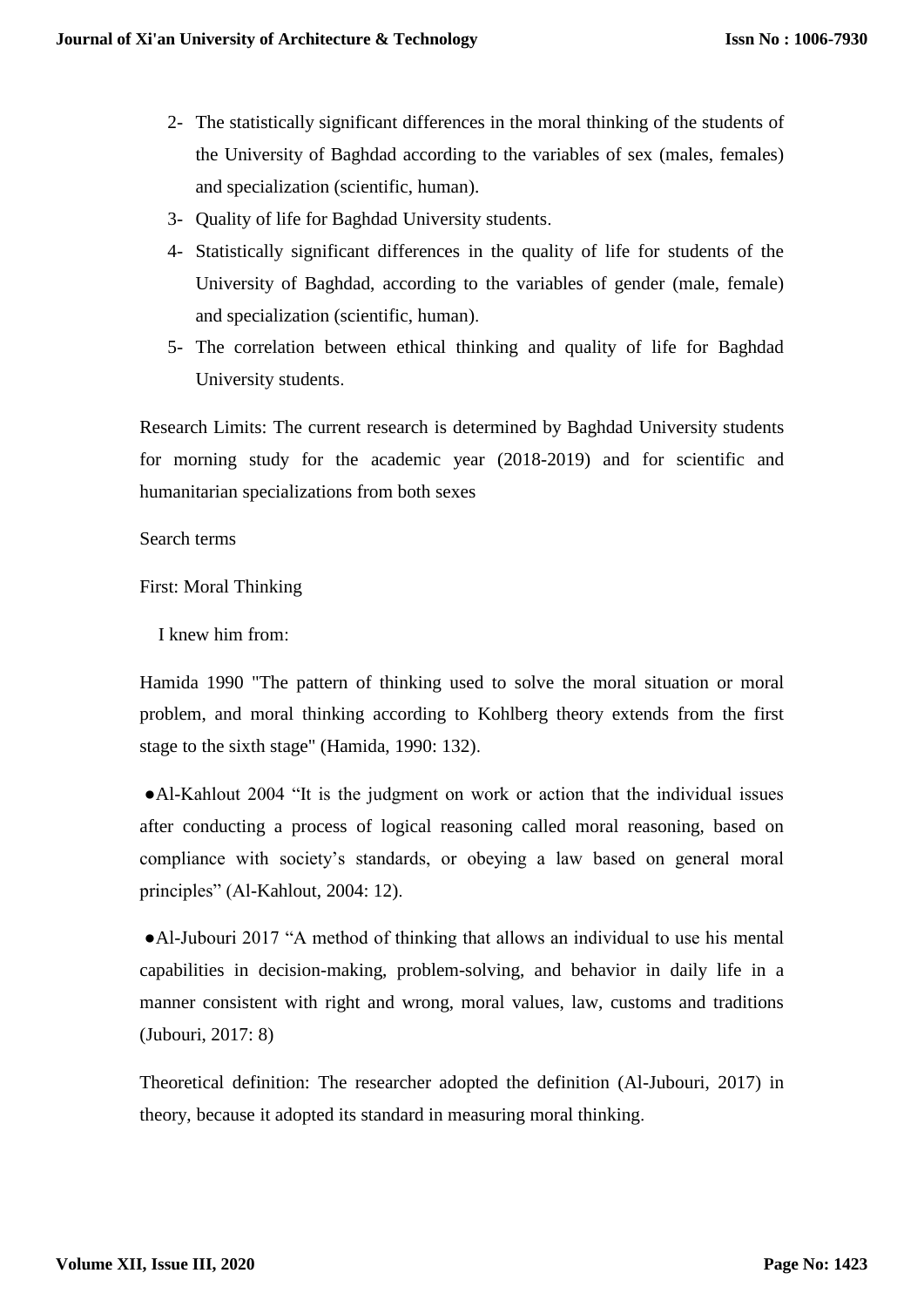●Procedural definition: the total score obtained by the respondent by answering the paragraphs of the moral reasoning scale used in the current research.

Second: Quality of Life

It was defined by both- :

 ●Al-Karkhi 2011 "The individual's feeling of contentment and happiness and the ability to satisfy needs in the dimensions of subjective and objective life, which includes personal growth, physical and material happiness, social inclusion and human rights" (Al-Karkhi, 2011: 24).

 ●Mansi and Kazem 2006 "The individual's feeling of contentment and happiness and his ability to satisfy his needs through the richness of the environment and the improvement of services that are provided to him in the health, social, educational and psychological fields with good management of time and benefit from it" (Mansi and Kazem, 2006)

Theoretical definition: The researcher adopted the definition (Mansi and Kadhim 2006), because she adopted the scale prepared by him.

 ●Procedural definition: The total score obtained by the respondent by answering the paragraphs of the quality of life measure used in the current research.

Chapter Two (Theoretical framework and previous studies)

First: - Moral thinking When clarifying the concept of moral thinking, it must be pointed out that it interferes with other concepts such as moral growth, moral behavior, moral commitment, moral intelligence, moral values, as studies conducted in this field confirm that moral thinking is one of the aspects of moral growth. (Part relationship to the whole), and this means that moral growth is a complex and multidimensional phenomenon, and a distinction must be made between moral thinking and moral values. In studies of the development of moral values, attention is given to the belief of the individual in what is right and wrong at a certain age, and how he sees it at another age, In development studies Moral thinking is concerned with the way in which we reach judgment on what is right or wrong, some of them base their judgment on the basis of obedience to order and law, and another on the basis of observance of their conscience, or compliance with the standards of society, and these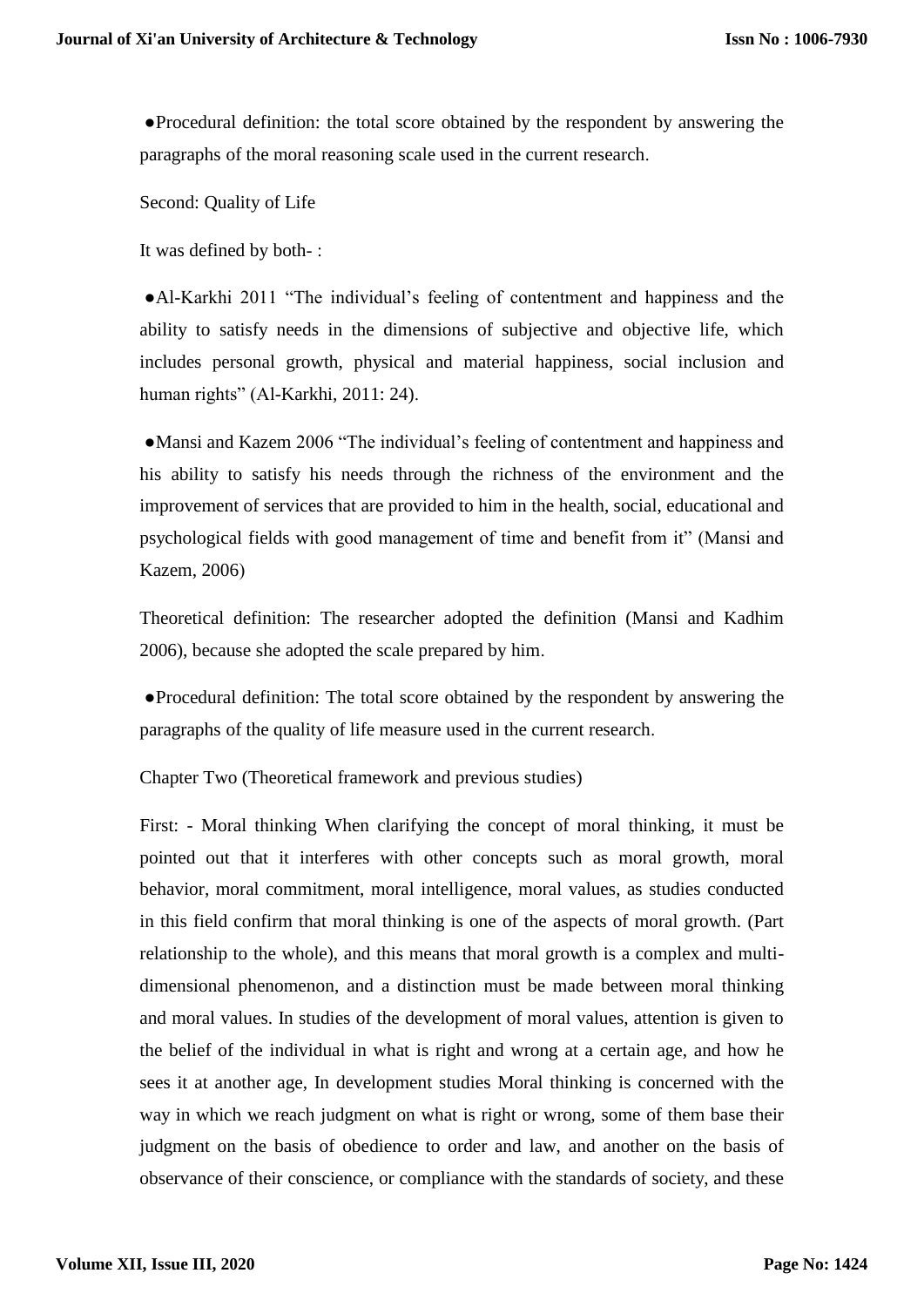different foundations in issuing judgments represent different ways of moral thinking (Sheikh, 1985: 143). The Sheikh suggests that morality is characterized by generalism and privacy at the same time, the presence of a general factor of ethics does not negate the presence of special factors that affect its effect in different situations such as intelligence, and the impact of these factors varies according to the different moral situations that the individual faces in his daily life, so the individual's moral responses differ according to the situation.

Some theories that explain the concept of moral thinking in the context of a cognitive perspective

First: Jan piaget theory 1932 is a topographical theory of cognitive development in line with his theory of moral development among children by studying their moral judgments, as it is believed that the moral growth of the individual is part of the maturity process within the framework of general age experience and based on the results obtained In his study of moral thinking among children, he pointed out in his theory to two main stages:

 ●Ethics of external origin: This type of ethics distinguishes the thinking of the child until about the age of seven or eight, characterized by respect for adults and the moral rules that they set. External morality means submission to the guidance of others, and rules of understanding established, and this means that the rules originate from outside the individual, and imposed on him from The environment.

Ethics of internal origin: It is a democratic ethics based on equality between people ● and based on mutual cooperation and respect, arising from the interaction between the child and his companions, in which the individual is freed from the constraints of adults, and the idea of equality and justice grows, and internal morality means that the individual moral standards stem from within him, Of self-conviction, without external imposition, and this morality begins to appear around the age of eleven and twelveAnd eleventh, it is a transition from the first type to the second type (Muhammad, 1991: 132).

#### Second: Lawrence Kohlberge's theory

Kohlberg believes that morality does not grow once, but rather is subject to a series of stages, the sequence of these stages is regular, meaning that everyone must pass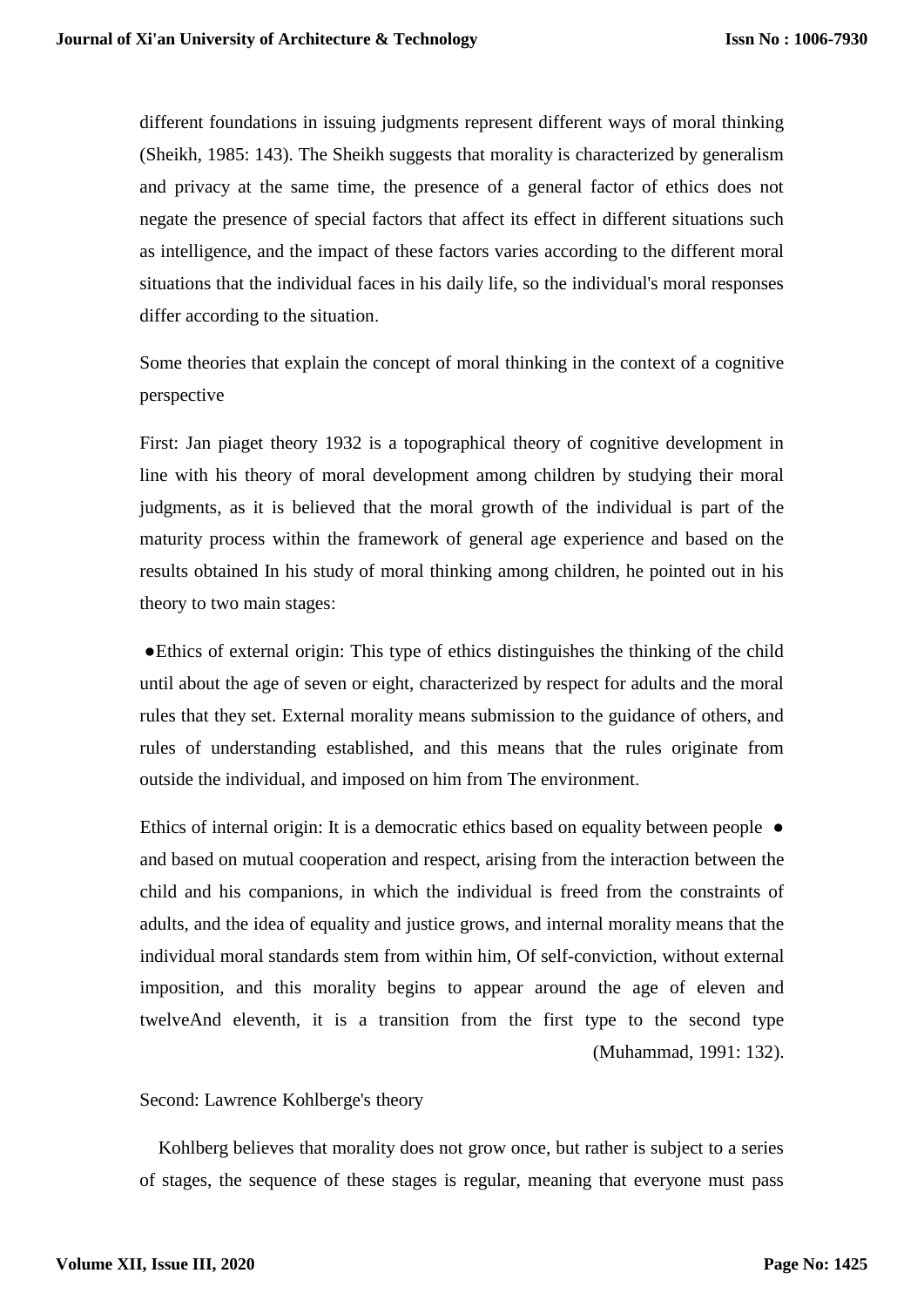through the stages of moral growth hierarchically, and children may go through these stages at different speeds. It does not happen that any individual passes a certain stage to another higher than it, except that only some people reach the sixth stage of the six stages of Kohlberg. Moral growth is a result of the interaction of factors of social and moral upbringing with mental cognitive development, so during its growth the individual modifies his moral cognitive structure by replacing new structures according to his experiences (Benign, 1990: 43), as Kohlberg considers social interaction as one of the most important pillars of moral growth Which contributes to directing the attention of the individual and defining the function of social institutions (Hajjaj, 1984: 9) Kohlberg has identified three levels of moral rulings, each level contains two stages and as follows- :

- 1- The pre-traditional level: in which the child behaves according to rules imposed by reward and punishment, and he follows these rules in anticipation of the associated punishment or sensory harm, and this level consists of two stages, the first is punishment and obedience, and the second is the means (personal benefit)
- 2- The traditional level: the child takes it according to the expectations of his family and companions, as he realizes the validity of the act in the light of their acceptance of it, regardless of its direct and direct results, and two levels fall under this level.
- 3- The post-traditional level: in which the individual distinguishes between principles and obligations, and between groups, people and centers of authority, and reflects the individual's ability to achieve compatibility with general standards and consists of two stages: the stage of ethics of agreements and human rights and the law accepted democratically or social contract, and the stage of ethics of human and subjective principles . (Hamida, 1990: 23).

 ●Commenting on the theoretical framework for moral thinking: It is clear from a review of cognitive theories that shed light on moral thinking and tried to explain its development in the individual, we note that it dealt with moral thinking as an evolutionary behavior that occurs with age through the interaction of the individual with the surrounding environment over the years of his life, either The present research deals with moral thinking as a method of thinking used by a mature individual when dealing with different life situations.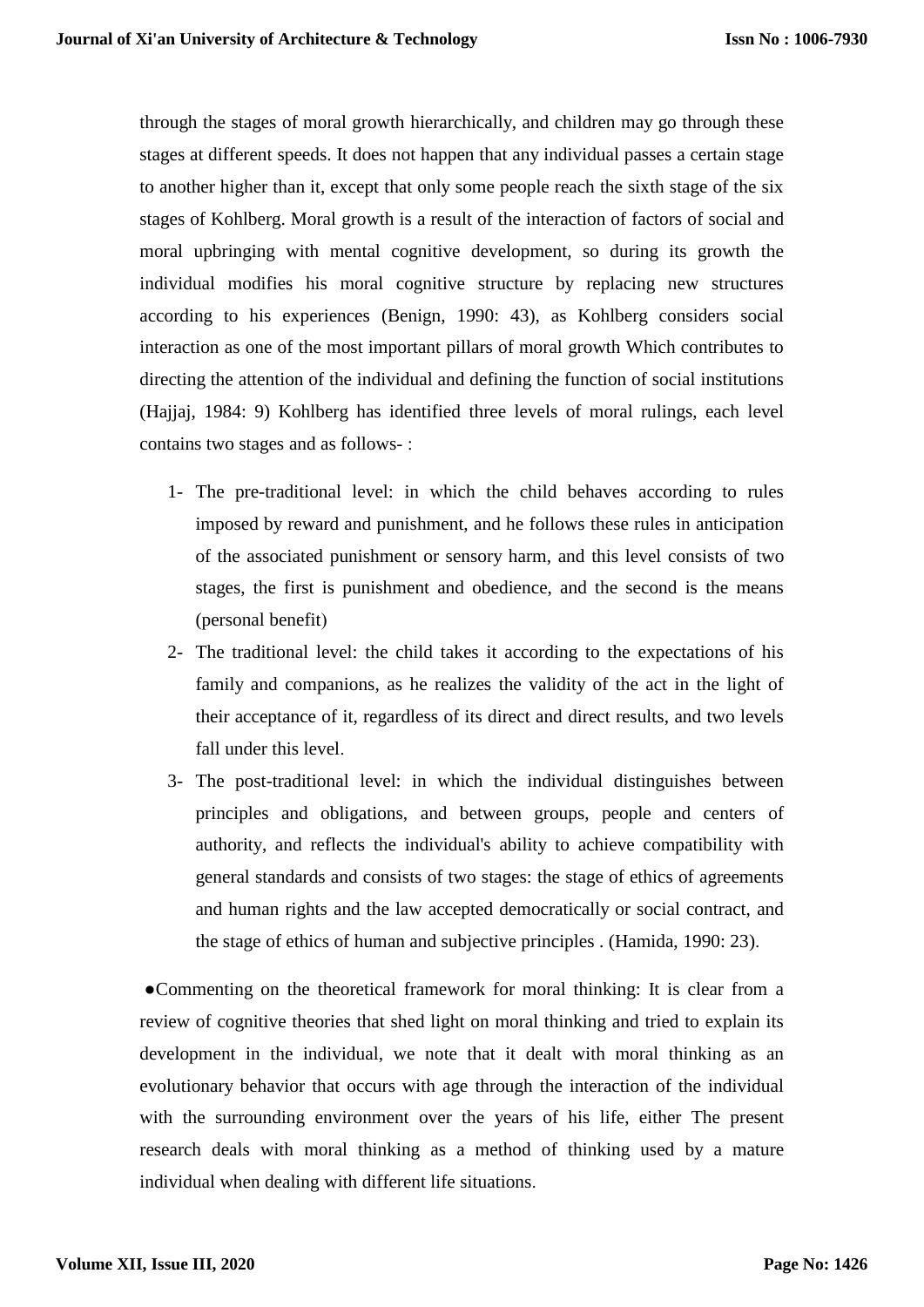### Second: the quality of life

• The concept of quality of life The concept of quality of life differs from one person to another in both theoretical and practical terms according to the criteria adopted by individuals in evaluating life and its demands, and the determination of these standards is affected by several factors such as the ability to think and make decisions, the ability to control and manage the surrounding conditions, and the individual's physical and psychological health, Economic conditions, and the set of values and beliefs in the light of which the individual determines what is important for achieving happiness, and this explains the multiplicity of researchers 'views on defining the concept of quality of life, as Taylor and Rogan 1990 see it as the satisfaction of the individual with his ability in life and a feeling of comfort and happiness, while knowing 199 9 He sees it as the total structure that consists of a set of variables that aim to satisfy the needs of the individual, and subjective indicators that measure the amount of satisfaction that has been achieved (Jabr, 2005: 17). In addition to the material aspects of the concept of quality of life, it can be used to denote the building of the human being and his conscience, and this is evident in the good employment of his creative and mental potentials, and the sublimation of his human values and emotions so that he enriches his conscience to achieve this quality of life, and the meaning is clarified in the word quality through the strong emotional relationship between the individual and his environment. It is surrounded by the feelings, feelings and perceptions of the individual, as well as the importance of the role of the environment and cultural factors as being determinants of this concept. By looking at the previous literature, three dimensions of quality of life can be distinguished- :

- 1- Objective quality of life: This category includes the social aspects of the individual's life that society provides from material requirements.
- 2- Quality of self-life: It means the extent of personal satisfaction with life, and the individual's feeling of quality of life.
- 3- The existential quality of life: It represents the ideal limit to satisfy the needs of the individual, and he is able to live in a spiritual and psychological harmony with himself and his community (Abdel Moaty, 2005: 20)

Some theories that explain the concept of quality of life in the context of a cognitive perspective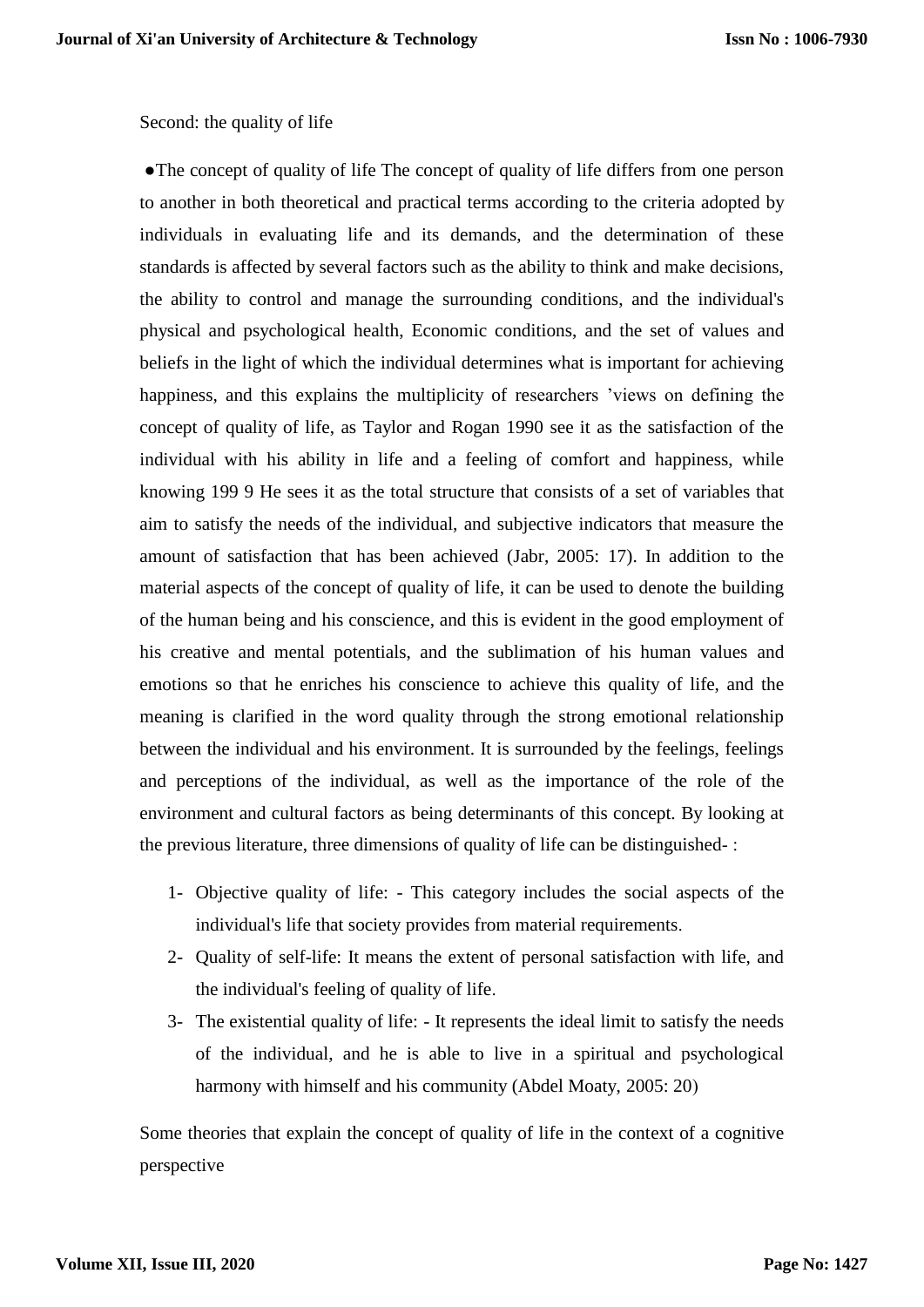Modern theoretical trends have emphasized the role of psychological determinants in their interpretation of the concept of quality of life

First: Lawton Theory 1996: Lawton Theory 1996 referred to the concept of environment printing, to clarify his idea of the quality of life, as he sees that the individual's awareness of the quality of his life is affected by two main factors- :

 ●The circumstance of the place: It is evident in the effect of the surrounding environment on his perception of the quality of his life. The environment edition affects the individual's life in two forms, the first directly, such as the impact on health, for example, and the second indirect, except that it carries positive indicators such as the individual's satisfaction with the environment in which he lives.

 ●circumstance of time: the individual's awareness of the impact of the environment edition on the quality of his life will be more positive as he gets older, as he will have more control over the conditions of his environment, and therefore the effect will be more positive on his feeling of quality of life.

 ●Second: Schalok Theory 2002: Schalock (2002) presented a detailed analysis of the concept of quality of life on the basis that it is a concept consisting of eight areas, and each field consists of three indicators, all of which confirm the impact of selfdimensions as being the most important determinants of the objective dimensions in Determining the degree of the individual's sense of the quality of life, provided that there is a percentage in the degree of this feeling, the decisive factor in this lies in the nature of the individual's awareness of the quality of his life. According to this theory, the quality of life indicators can be visualized in the following:

 ●Self-evaluation: functional evaluation as a measure of the extent of the "job level, observation of participation and questionnaires of circumstances, environmental events, interaction in daily activities, self-determination and personal control, role situations (education, profession, housing).

External conditions and social stimuli "standard of living and level of work" (Abdel-Rahman, 2007: 340).

The researcher adopts this theory as the theoretical basis for the quality of life measure used in the current research.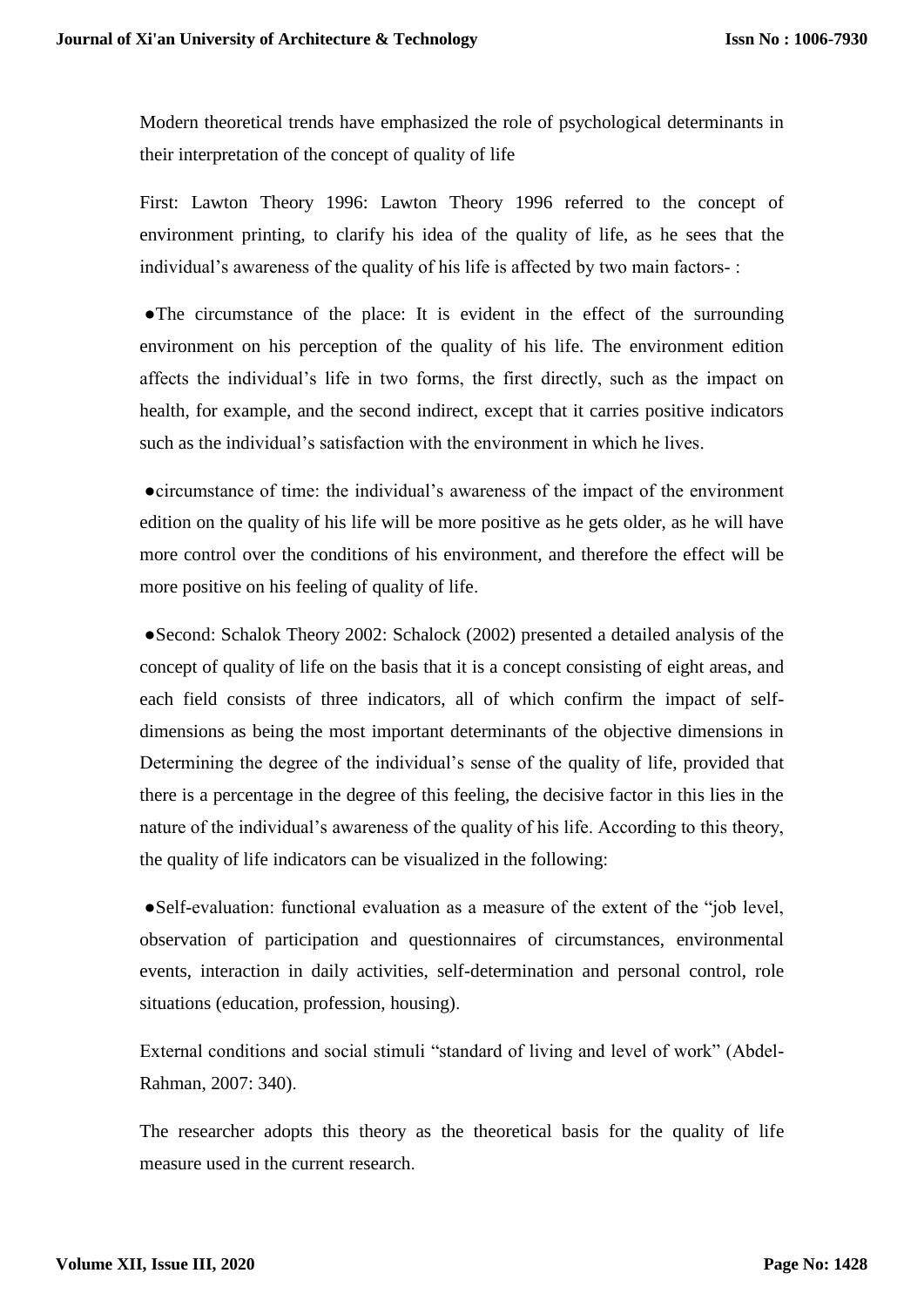#### previous studies

First / some studies dealing with the concept of moral thinking

 ●Musharraf Study 2009 "Moral thinking and its relationship to social responsibility and some variables among students of the Islamic University of Gaza"

The study aimed to reveal the level of moral thinking, and the level of social responsibility for students of the Islamic University of Gaza, as well as to reveal the relationship between them, and the differences in each of them according to a set of variables, and the study sample consisted of 600 students, and after applying the study tools to the study sample and analyzing the data statistically The study concluded that the level of moral thinking is located in the fourth stage of moral thinking at Kohlberg, and this stage indicates an average level of moral thinking, and the results also found that there are statistically significant differences in moral thinking and in the interests of females, as indicated by Results: There were no statistically significant differences according to other variables. The results also indicated a statistically significant relationship between moral thinking and social responsibility (Musharraf, 2009: 2).

 ●Miqdadi Study 2015 "Moral thinking and its relationship to full psychological presence and positive social behavior"

The study aimed to reveal the relationship between moral thinking, full psychological presence and positive social behavior. The study sample consisted of 237 male and female students at the College of Education / Al Baha University, of whom 98 were male students, 139 female students, and after applying the study tools to a sample The study and statistical analysis of data The results of the study concluded that there is a statistically significant relationship between moral thinking and the full psychological presence (Mikdadi, 2015: 270).

 ●Al-Jubouri Study 2017 "Moral Thinking and its Relationship with the Vitality of Conscience for University Students" The study aimed to reveal the degree of moral thinking, vitality of the conscience among Baghdad University students, as well as to reveal the relationship between them, and the differences in each of them according to the variables of sex and specialization, and the study sample consisted of 400 students A student from Baghdad University students, after applying the study tools to the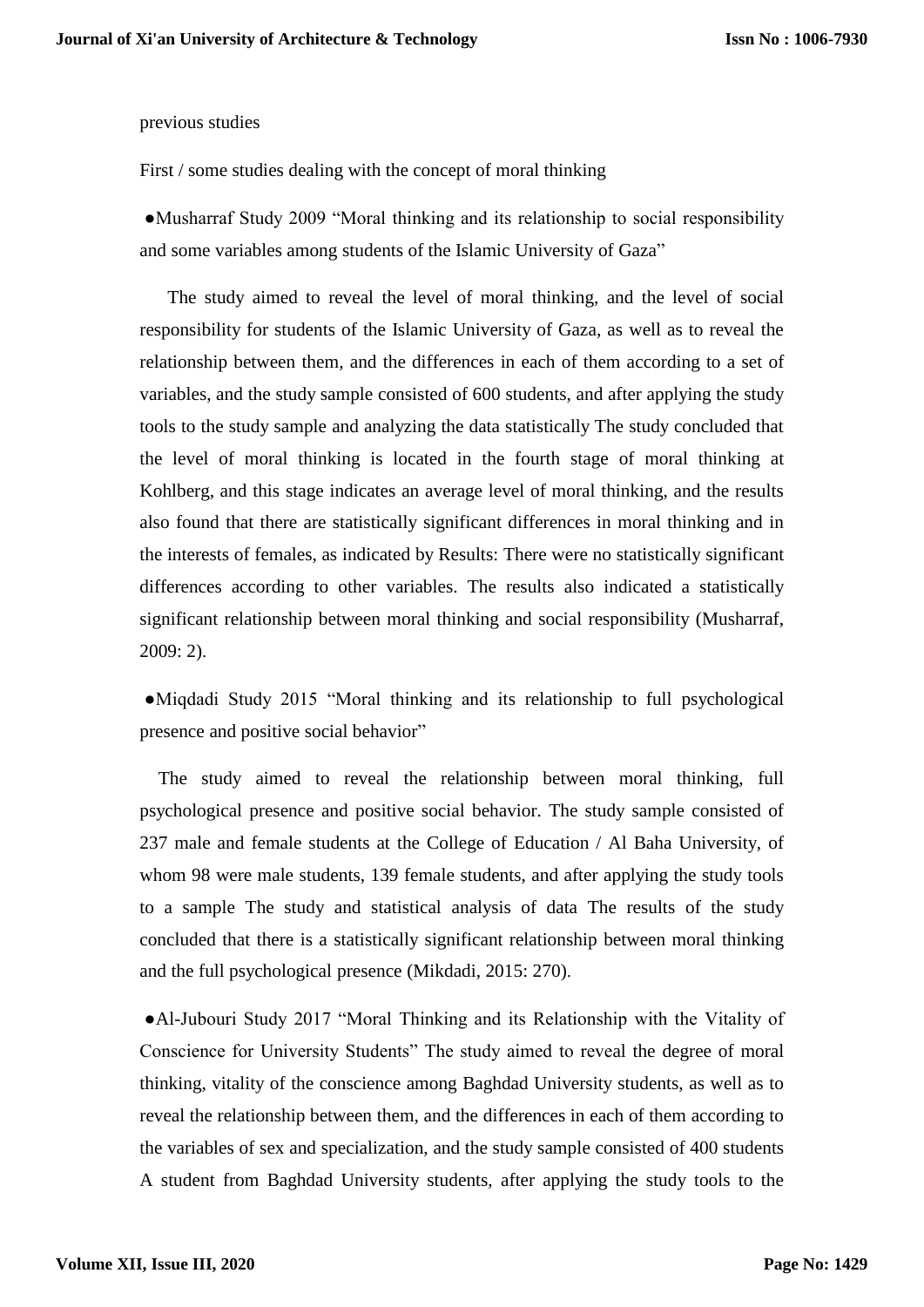study sample and analyzing the data statistically, the study concluded that the students of Baghdad University have moral thinking with a degree above the average, and the results also found that there are statistically significant differences in moral thinking according to the gender variable and in favor of females as me The results showed that there were no significant differences according to specialization and the interaction of sex with the specialization, as the results indicated a statistically significant relationship between moral thinking and the vitality of the conscience (Al-Jubouri, 2017: 76).

Second / some studies that dealt with the concept of quality of life

 ●Kazem and Al-Bahdali 2006 study "Quality of Life for University Students" The study aimed to identify the level of quality of life for university students in both the Sultanate of Oman and Libya and the role of some variables in the quality of life, and the study sample consisted of 400 students from both countries, and after applying the quality of life measure On the study sample and statistical analysis of the study, the study reached a high level of quality of life in two dimensions, the quality of public health and the quality of leisure time and low in two dimensions, the quality of mental health and the quality of the emotional side. The results also found that there are statistically significant differences in the country and type, and between type and specialization Kazem Bahadli 2006: 1).

• Naiseh study (2012) "Quality of Life for Damascus and Tishreen University Students" The study aimed to identify the level of quality of life for Damascus and Tishreen University students and to uncover differences according to variables (country, type, specialization) in quality of life, the study used (a forgotten and Kazem scale, 2006) on the study sample of 360 male and female students from both universities, and the results indicated

To the existence of a low level of quality of life among the students of the universities of Damascus and Tishreen, and the results also found that there are statistically significant differences in specialization and interaction (Naissa, 2012: 146).

 ●The Sabah and Al-Shujairy Study 2017 "Quality of Spiritual Life and its Relationship with Psychological Immunity among Algerian and Iraqi Students" The study aimed to identify the levels of both quality of life and psychological immunity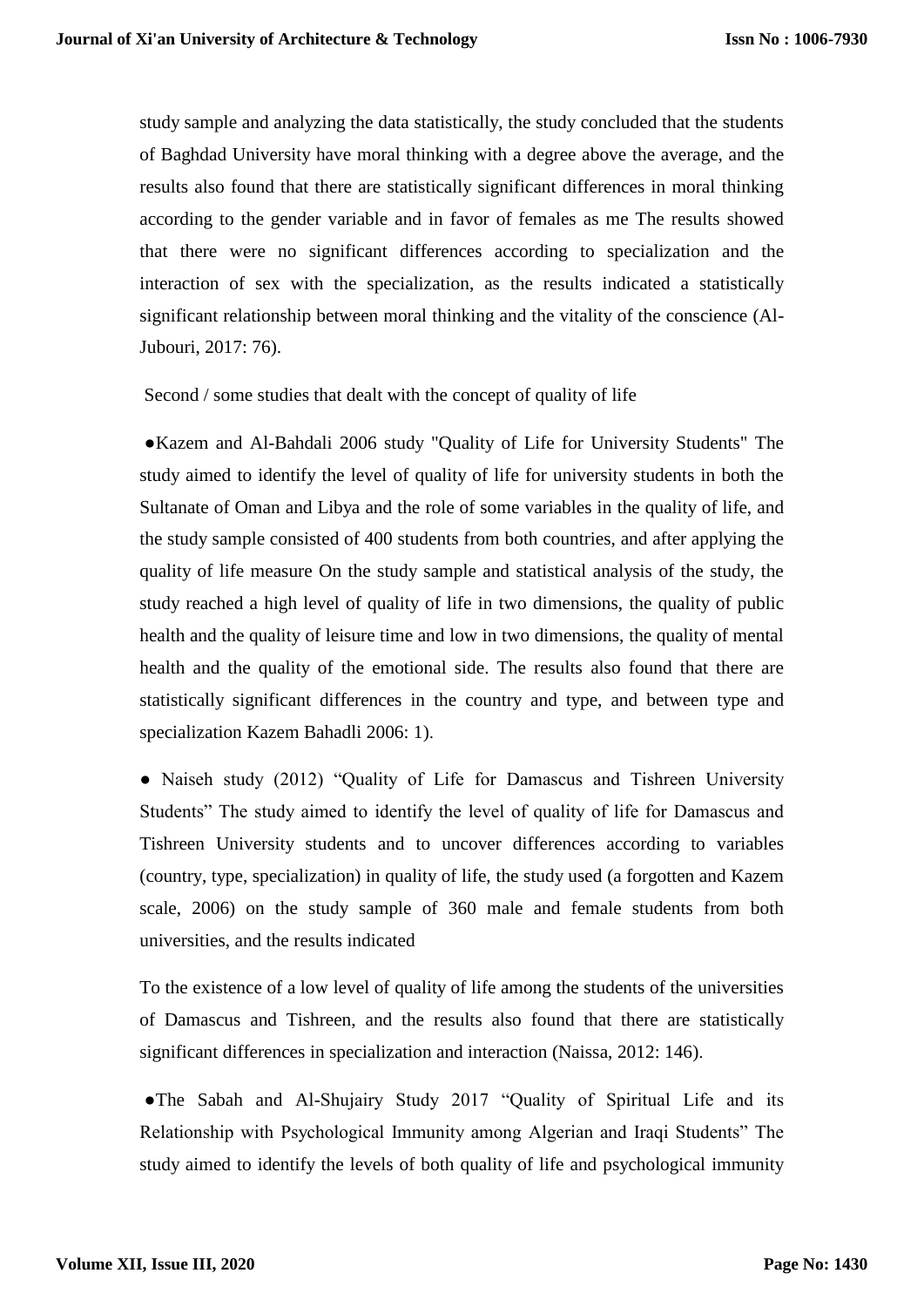among Anbar and Saeed university students and to reveal the differences in the level of the variables by country, and to reveal the relationship between quality of life and psychological immunity The study used a measure of spiritual quality of life (Dalian and Freey, 2004) on the study sample of 187 students from both universities, and the results indicated a high level of quality of life among Anbar University students in Iraq, while the results indicated that the level of quality of life It was low for Algerian students (Sabah and Al Shujairy, 2017).

Commenting on previous studies of the concepts of ethical thinking and quality of life

The researcher reviewed a set of previous studies that dealt with the concepts of the current research and noted their difference in objectives, the concepts that discussed the relationship with them, the sizes and type of samples and the tools that relied on them in measuring and estimating different concepts, as they differed in the use of statistical methods according to their purpose, as previous studies have reached Various results. Previous studies have helped the researcher to increase knowledge and knowledge of all that would enrich her research and support his methodological procedures and enhance the importance of her research concepts and shed light on the important role of the current research concepts in the lives of individuals and discussing the results. JH in the light of the results of previous studies.

#### Research methodology and procedures

First: The research methodology: - In the current research, the researcher relied on the descriptive approach, as it is appropriate to the current research topic, as he describes the phenomenon as it exists in reality, and reveals the conditions and relationships between reality and facts, in addition to understanding, interpretation and comparison, highlighting the past for further and insight And performs to the future to extract predictions.

Second: The research community: - The current research community consists of all male and female students of the colleges of the University of Baghdad, and from the four academic levels and human and scientific specializations, whose number is (15553) male and female students, according to the official records in the university's registration division and table (1) shows the distribution of numbers and proportions of society Research according to gender and specialization variables- :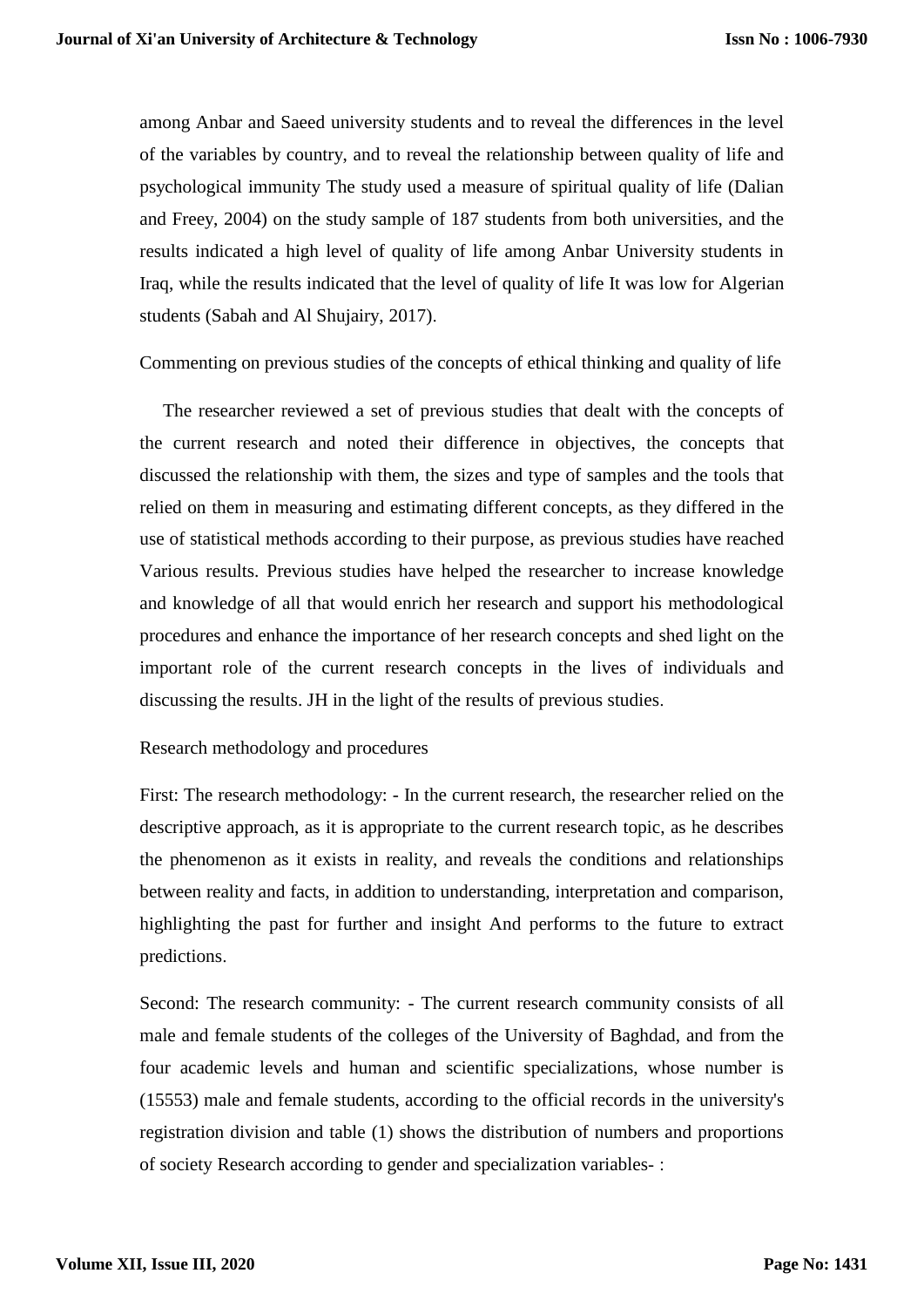# Table(1)

The research population according to the total number of students of scientific and human colleges for the morning study

| Total | female | Male | Humanities<br>colleges | Total | Female | Male | Scientific<br>colleges |
|-------|--------|------|------------------------|-------|--------|------|------------------------|
| 7403  | 4543   | 2860 | Total                  | 8150  | 4692   | 3458 | Total                  |
| 48%   | 29%    | 19%  | The ratio              | 52%   | 30%    | 22%  | The ratio              |

Third: The research sample: The study sample consisted of (400) male and female students from various academic levels, who were chosen by the random class method from the study community as shown in Table (2)- :

Table (2) shows the numbers of students and their percentages in the study sample, according to specialization and gender

| Total           | Human<br>colleges | Human<br>colleges | Human<br>colleges |                | total | female | male        | Scientif<br>ic<br>colleges |              |
|-----------------|-------------------|-------------------|-------------------|----------------|-------|--------|-------------|----------------------------|--------------|
| 80              | Law               | Law               | Law               | 3              | 140   | 75     | 65          | Science                    | $\mathbf{1}$ |
| 120             | Ibn Rushd         | Ibn Rushd         | Ibn Rushd         | $\overline{4}$ | 60    | 45     | 15          | Nursing                    | 2            |
| Total           | Total             | 80                | Total             |                | 200   | 120    | Total       | Total                      |              |
| Proportio<br>ns | Proportions       | 20%               | Proportions       |                | 50%   | 30%    | Proportions | Proportions                |              |

Fourth: Research tools- :

Moral Thinking Scale: To measure the first variable in the current research, the researcher used the Moral Thinking Scale prepared by Jabouri (2017) and originally composed of (30) paragraphs. The paragraphs are represented in the style of verbal positions and each verbal position consists of a phrase that includes a problem or issue that requires decision or behavior and who Attitudes facing students in daily real life and each phrase follows two options, one of which represents behavior or decision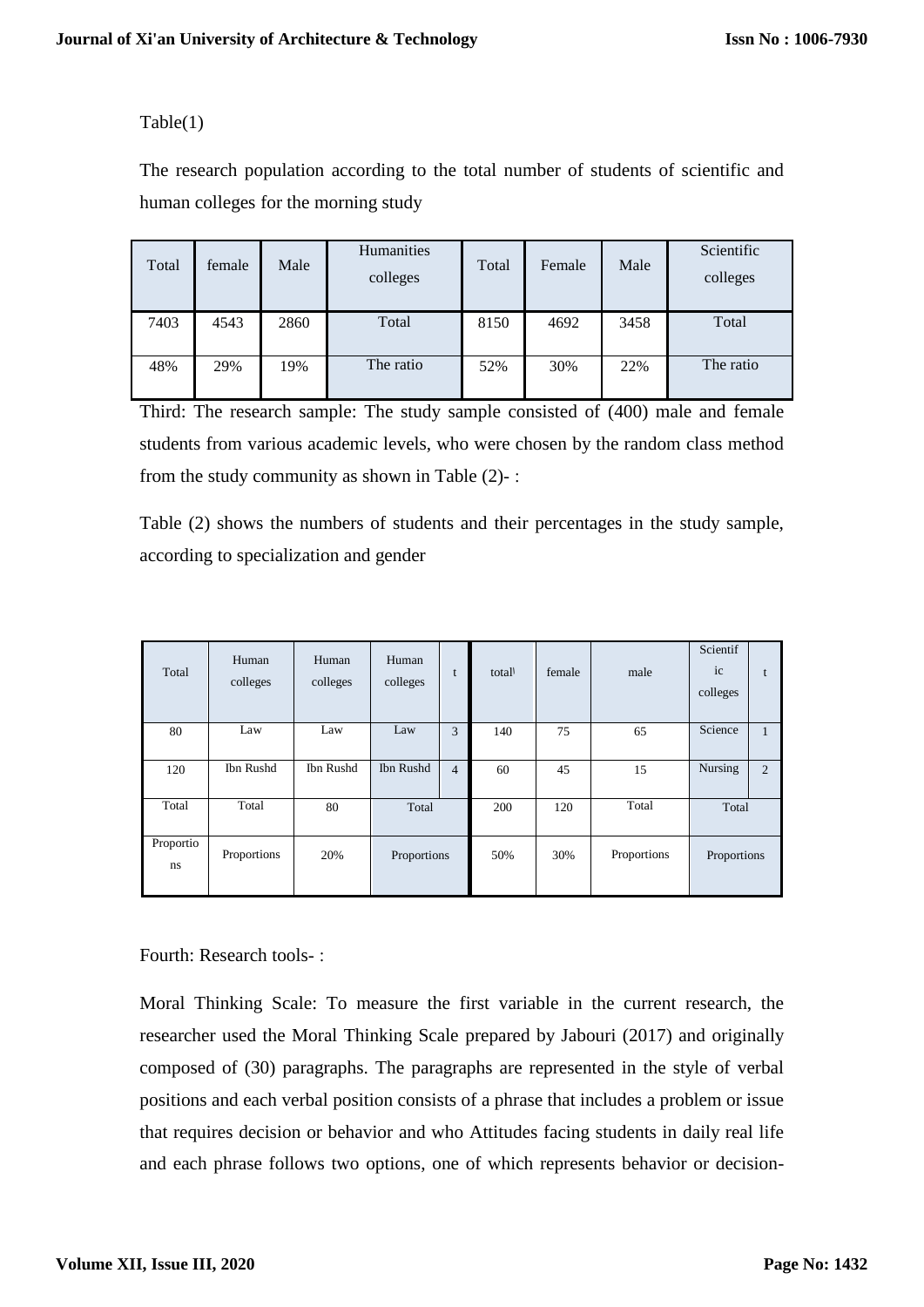making that matches the moral value, and the other option represents behavior or behavior commensurate with the issue, but it avoids practicing ethical principles. The options were randomly distributed in the first order and the I am.

Logical analysis of scale paragraphs: apparent honesty is one of the basic ingredients that should be available in the research tool. The research tool is considered true when you measure what was set to measure it (Al Ghareeb: 1985: 87). The paragraphs of the scale were presented in their initial form to a committee of experts specialized in the field of educational and psychological sciences to express their views on the extent of their validity and the validity of the alternatives. The researcher has taken (80%) of Consensus of the arbitrators as a criterion for accepting the paragraph in the scale, and to ensure its validity more, the researcher used a quay square test as shown in Table (3), which shows that all positions were valid.

Table( 3)

Chi-square values and percentages of expert agreement on the validity of Paragraphs of Moral Thinking

| level      | the value<br>Tabular | Square<br>value<br>Kay | The ratio<br>Centenary | Non<br>Okay  | Okay | Number<br>Experts | No. of items                                                                                                                    |
|------------|----------------------|------------------------|------------------------|--------------|------|-------------------|---------------------------------------------------------------------------------------------------------------------------------|
| indication | 84.3                 | 10                     | 100%                   | zero         | 10   | 10                | $17,20,18, \cdot 9 \cdot 8 \cdot 15 \cdot 6 \cdot 12 \cdot 4 \cdot 1, 2, 3$<br>10,26,24,11,14<br>21, 28, 30, 23, 29, 16, 25, 19 |
| Function   |                      | 6                      | 90%                    | $\mathbf{1}$ | 9    | 10                | 5, 7, 13, 22, 27                                                                                                                |

Instructions and correction of the scale: To ensure the clarity of the instructions and the paragraphs of the scale, the scale was applied to an exploratory sample of (40) male and female students, and it was found through the application that the instructions for answering the scale and its paragraphs were clear and understandable, and the time taken by the sample members in their responses to the scale ranged Between (9-15) minutes, and the scale is correct that one degree is given to the alternative that matches the principles, and a zero degree is given to the alternative that does not adhere to the ethical principle and thus the highest degree that the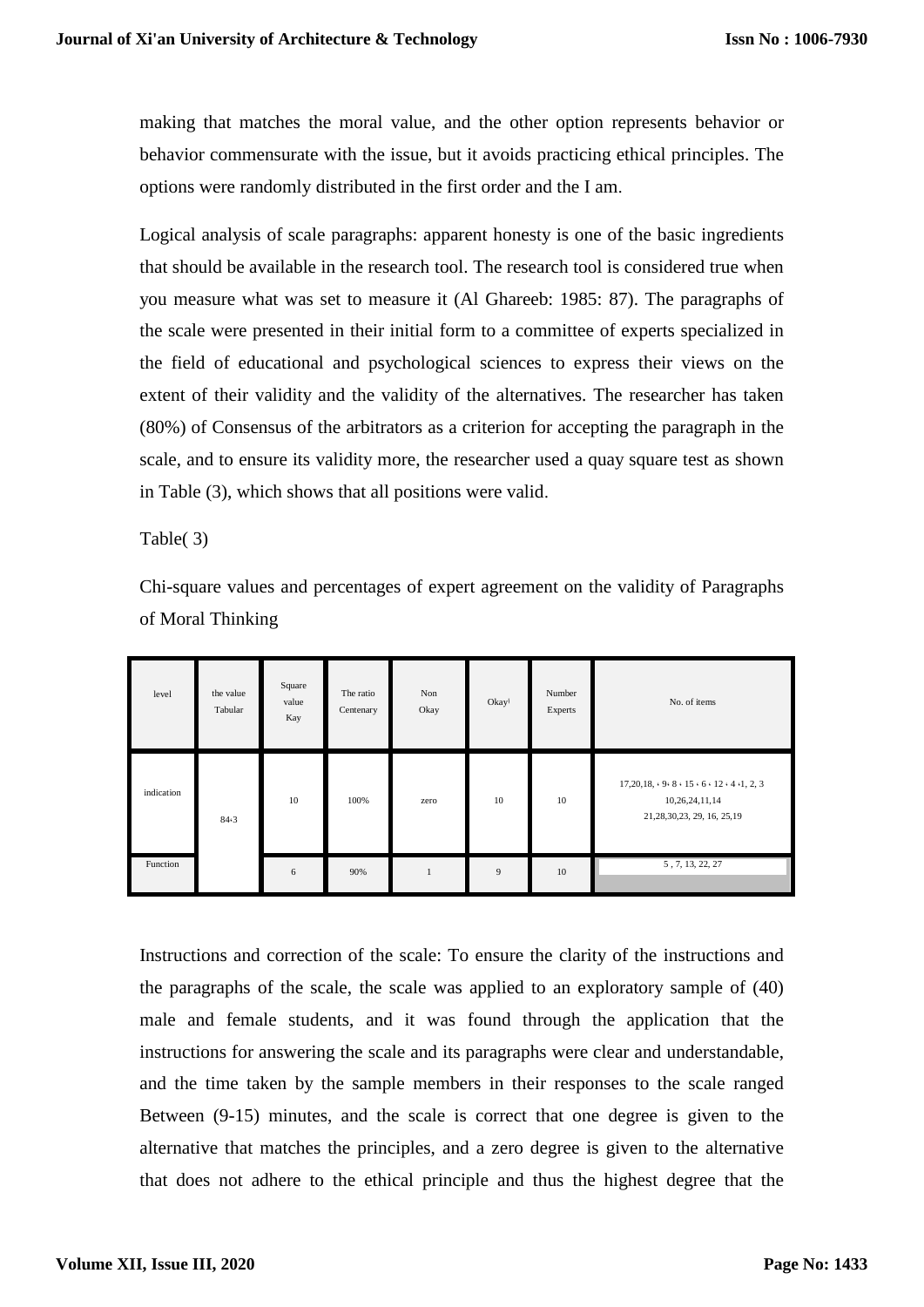respondent can obtain (30) degrees, and the lowest degree can be obtained (zero), The mean for the scale is (15) degrees.

Statistical analysis of the scale paragraphs: The researcher identified the upper and lower end groups of (108) male and female students, and to obtain the discriminatory power of the scale paragraphs, the researcher used the Chi square test and its value was considered an indicator to distinguish each paragraph by comparing it with the tabular value  $(3,84)$  At the significance level  $(0.05)$  and the degree of freedom  $(1)$ , and all the values of the Kay square were greater than the tabular value, and thus all paragraphs of the scale are statistically significant at the level (0.05) and thus all the paragraphs are distinct, as shown in Table (4).

Table (4)

Coefficients for distinguishing paragraphs of the moral thinking scale using the two extremes groups

| indication |         | The value of the Chi square | The lowest (108) |      |     | Supreme (108)  |                |  |
|------------|---------|-----------------------------|------------------|------|-----|----------------|----------------|--|
|            | Tabular | Calculated                  | indication       | zero | one | zero           | ph<br>number   |  |
| Function   | 84.3    | 47.06                       | Function         | 70   | 88  | 20             | $\mathbf{1}$   |  |
| Function   | 84.3    | 50.63                       | Function         | 49   | 104 | $\overline{4}$ | $\overline{2}$ |  |
| Function   | 84.3    | 59.75                       | Function         | 68   | 95  | 13             | $\overline{3}$ |  |
| Function   | 84.3    | 21.31                       | Function         | 30   | 103 | 5              | $\overline{4}$ |  |
| Function   | 84.3    | 34.23                       | Function         | 45   | 100 | $\,8\,$        | $\sqrt{5}$     |  |
| Function   | 84.3    | 11.40                       | Function         | 40   | 90  | 18             | 6              |  |
| Function   | 84.3    | 36.57                       | Function         | 45   | 101 | $\tau$         | $\overline{7}$ |  |
| Function   | 84.3    | 31.93                       | Function         | 40   | 102 | 6              | 8              |  |
| Function   | 84.3    | 50.38                       | Function         | 60   | 97  | 11             | 9              |  |
| Function   | 84.3    | 23.54                       | Function         | 28   | 105 | 3              | 10             |  |
| Function   | 84.3    | 19.21                       | Function         | 45   | 92  | 16             | 11             |  |
| Function   | 84.3    | 16.61                       | Function         | 26   | 103 | $\sqrt{5}$     | 12             |  |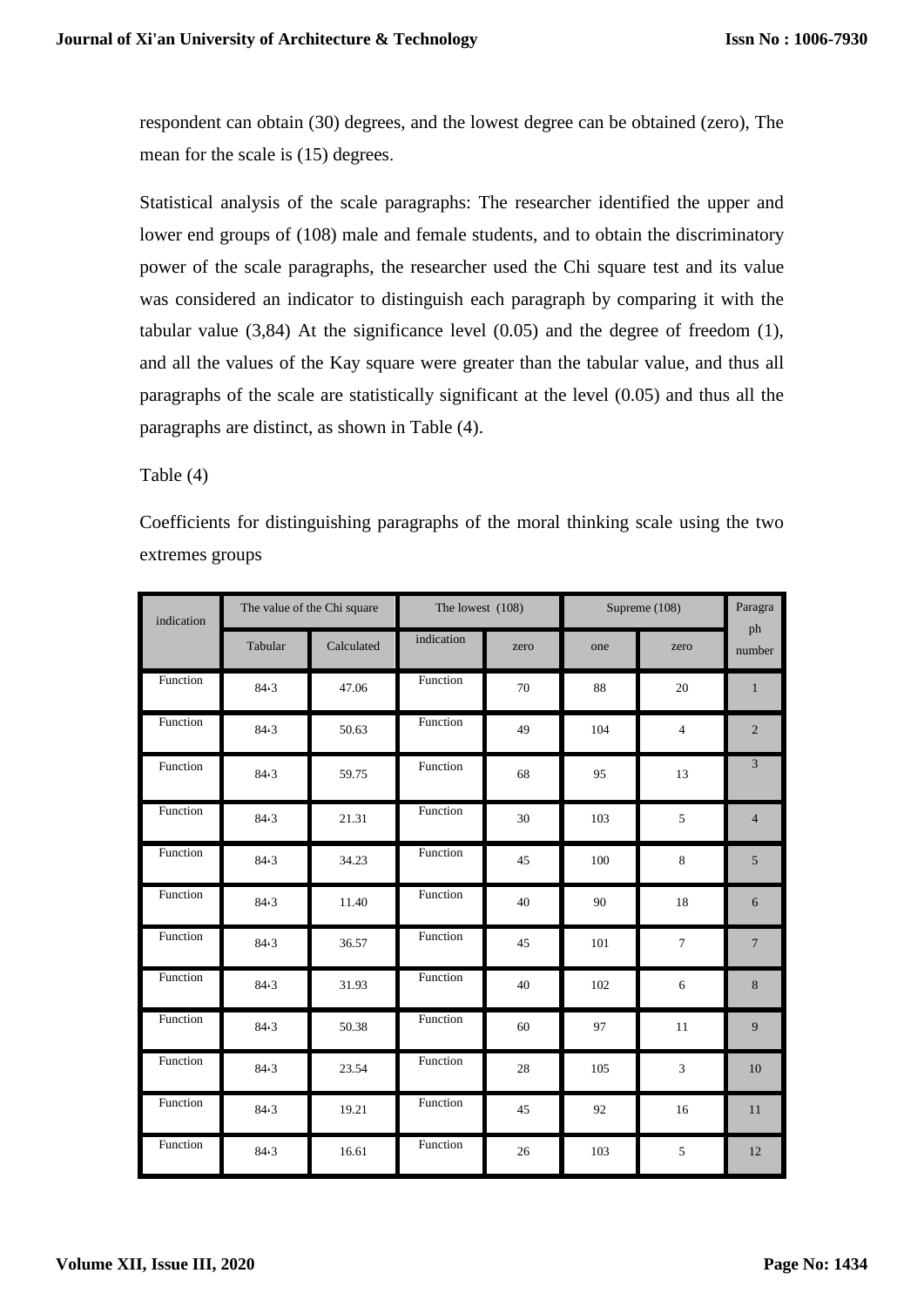| Function | 84.3 | 69.18 | Function | 63 | 102     | 6                | 13     |
|----------|------|-------|----------|----|---------|------------------|--------|
| Function | 84.3 | 8.70  | Function | 29 | 96      | 12               | 14     |
| Function | 84.3 | 19.82 | Function | 35 | 98      | 10               | 15     |
| Function | 84.3 | 62.53 | Function | 72 | 93      | 15               | 16     |
| Function | 84.3 | 25.28 | Function | 43 | 97      | 11               | 17     |
| Function | 84.3 | 45.68 | Function | 40 | $107\,$ | $\mathbf{1}$     | 18     |
| Function | 84.3 | 42.85 | Function | 66 | 89      | 19               | 19     |
| Function | 84.3 | 34.81 | Function | 47 | 99      | $\boldsymbol{9}$ | $20\,$ |
| Function | 84.3 | 24.68 | Function | 24 | 95      | 13               | 21     |
| Function | 84.3 | 32.99 | Function | 39 | 103     | $\sqrt{5}$       | 22     |
| Function | 84.3 | 79.78 | Function | 79 | 94      | 14               | 23     |
| Function | 84.3 | 42.98 | Function | 54 | 98      | 10               | 24     |
| Function | 84.3 | 29.31 | Function | 49 | 95      | 13               | 25     |
| Function | 84.3 | 48.69 | Function | 59 | 97      | 11               | 26     |
| Function | 84.3 | 30.96 | Function | 41 | 101     | $\boldsymbol{7}$ | 27     |
| Function | 84.3 | 60.21 | Function | 81 | 84      | 24               | 28     |
| Function | 84.3 | 29.22 | Function | 38 | 102     | 6                | 29     |
| Function | 84.3 | 16.55 | Function | 31 | 100     | $\,8\,$          | 30     |

The relationship of the degree of the paragraph to the total degree of the scale, and this method creates a standard criterion that can be adopted in finding the relationship between the degrees of individuals on each paragraph and their total score on the scale, as the greater the coefficient of the paragraph related to the total total, the inclusion in the scale increases the probability of obtaining a more homogeneous scale (return Al-Khalili, 1988: 304). Therefore, the researcher used the point reference correlation coefficient to calculate the correlation coefficient between the degrees of each paragraph and the overall degree of the scale, and it was found that all correlation coefficients were statistically and honestly if all calculated correlation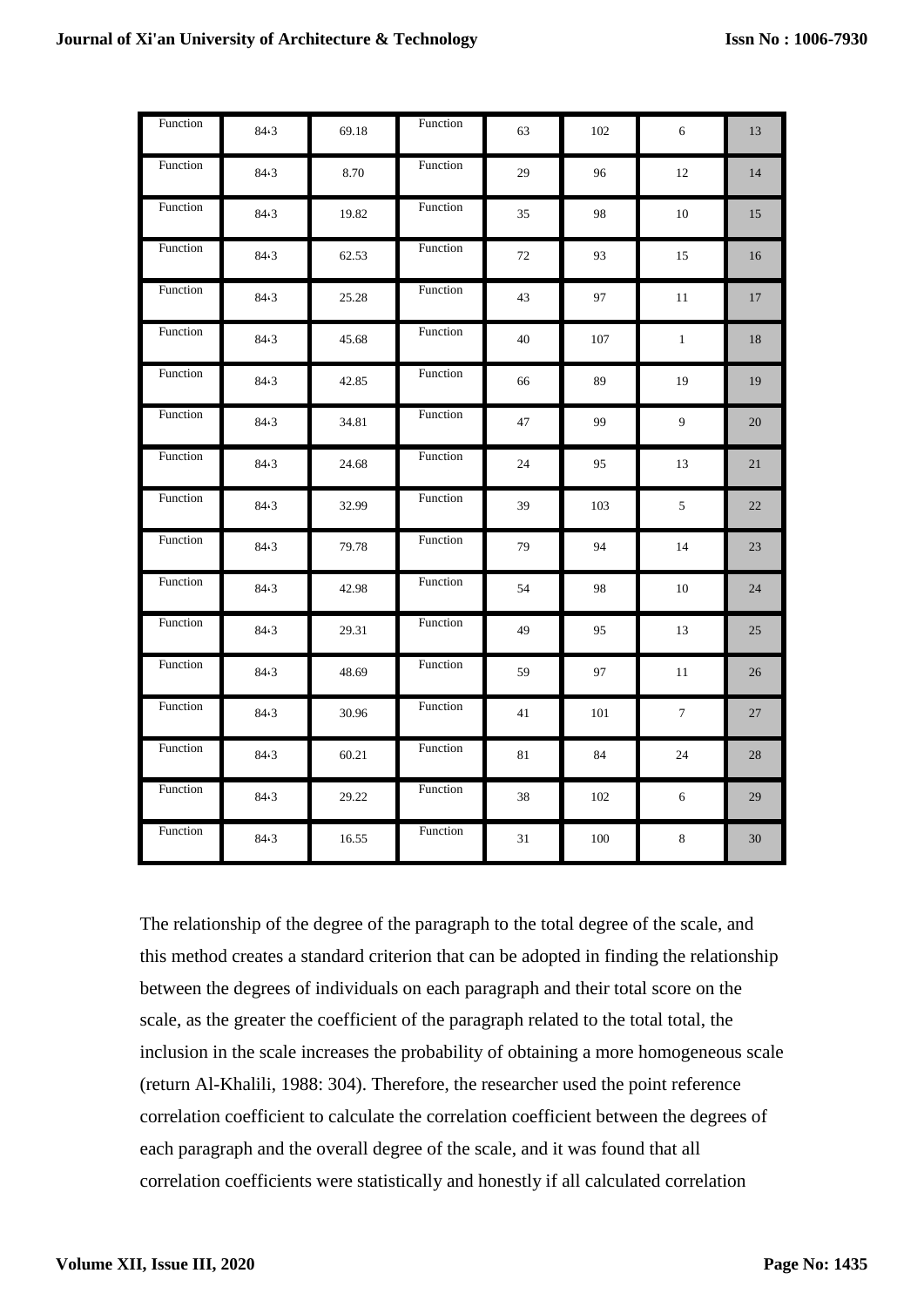coefficients were greater than the critical value of the art coefficient The null and denominated (0.098), as shown in Table (5).

# Table (5)

The value of the point value correlation coefficient of the vertebral relationship of the overall degree

| Correlation<br>coefficient<br>value | t  | Correlation<br>coefficient value | $\mathbf{f}$ | Correlation<br>coefficient<br>value | f              |
|-------------------------------------|----|----------------------------------|--------------|-------------------------------------|----------------|
| 0.392                               | 21 | 0.379                            | 11           | 0.484                               | $\mathbf{1}$   |
| 0.451                               | 22 | 0.382                            | 12           | 0.517                               | $\overline{2}$ |
| 0.322                               | 23 | 0.607                            | 13           | 0.453                               | $\overline{3}$ |
| 0.413                               | 24 | 0.419                            | 14           | 0.237                               | $\overline{4}$ |
| 0.284                               | 25 | 0.439                            | 15           | 0.389                               | 5 <sup>5</sup> |
| 0.362                               | 26 | 0.607                            | 16           | 0.322                               | 6              |
| 0.410                               | 27 | 0.311                            | 17           | 0.425                               | $\overline{7}$ |
| 0.561                               | 28 | 0.463                            | 18           | 0.379                               | 8              |
| 0.530                               | 29 | 0.459                            | 19           | 0.397                               | 9              |
| 0.453                               | 30 | 0.463                            | 20           | 0.348                               | 10             |

Stability test: The researcher calculated the stability of the scale using the Pearson correlation coefficient between the two applications. The stability coefficient reached in this method (0,82), and the researcher used the Richard Richardson Koder 20 (KR-20) equation because it is more common in estimating stability, and measuring the extent of internal consistency. For paragraphs, they are used in tests that give one score for the correct answer and zero for the wrong answer, and the coefficient of stability (0,84).

 .2Quality of Life Scale: To measure the second variable in the current research, the researcher used the Quality of Life scale prepared by Mansi and Kazem (2006) and originally composed of (6) components or axes: public health, family and social life,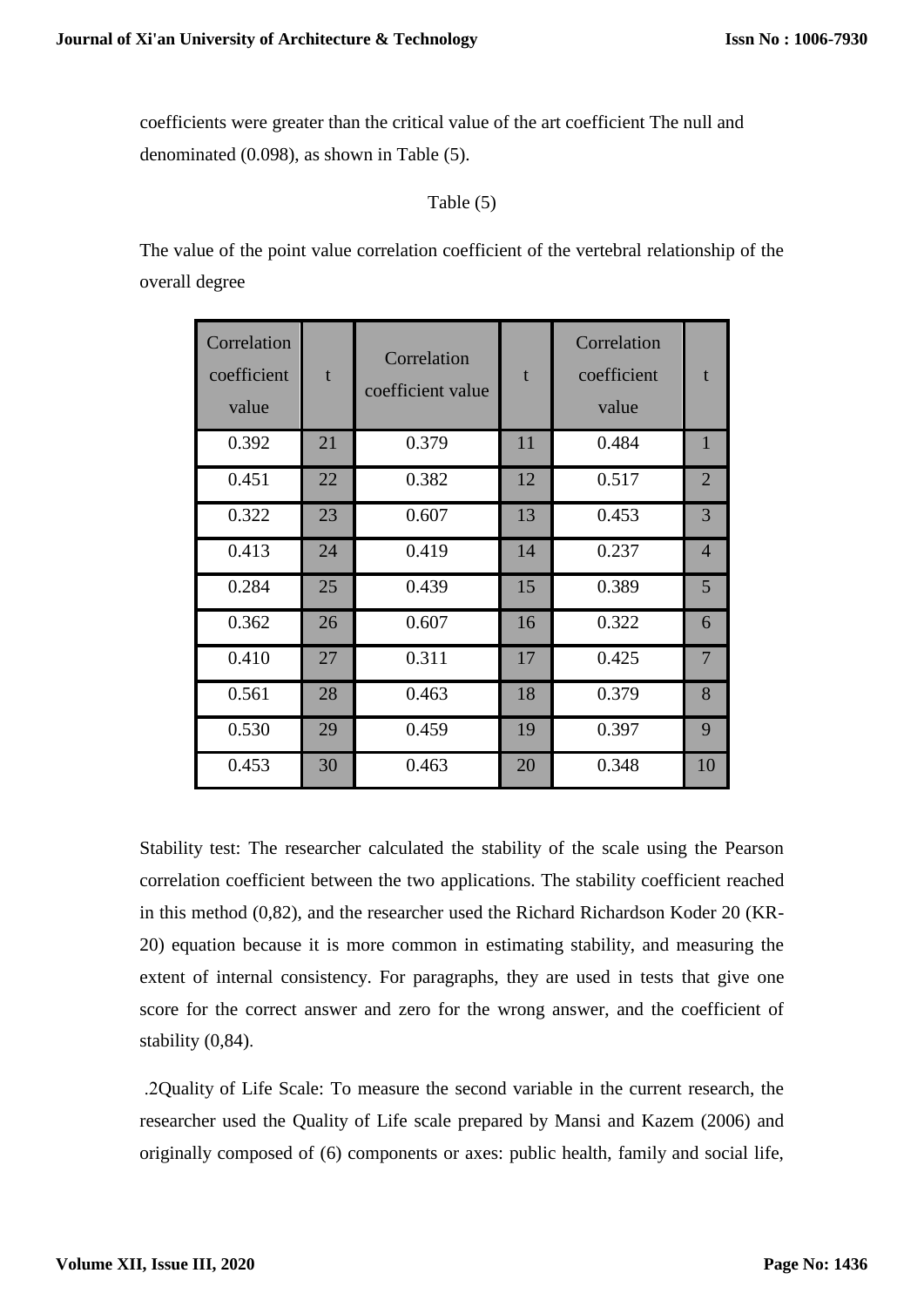education, emotions, mental health, Occupy and manage time, with (10) paragraphs for each axis, including five positive paragraphs and five other negative and with a five-step response scale that starts (never, very little, somewhat, much, very much)

Logical analysis of the paragraphs of the scale: the scale was presented to a committee of experts specialized in the field of educational and psychological sciences, and they were asked to judge the suitability of the instructions for answering and the affiliation of the paragraphs to the axis in which they were placed, the quality of the formulation of paragraphs and their clarity, and the judgment on the alternatives to answer and the extent of their suitability to formulate paragraphs, The arbitration process resulted in an expert agreement ranging between (83-100%) on the validity of the paragraphs in terms of their formulation and their affiliation with the axis in which they were placed, along with proposing amendments in the formulation of some paragraphs that were all taken.

 ▪Statistical analysis of scale paragraphs: To obtain the discriminatory power of scale paragraphs, the researcher used the T-test of two independent samples to reveal the significance of the differences between the average of the paragraphs in the upper and lower groups, which were determined on the basis of the total score for each of the six axis of the scale, and the T-values ranged between (3) , 40 - 15.99), and all T values were greater than the tabular value of (1,96), and thus all paragraphs of the scale are statistically significant at the level (0.05), as shown in Table (6).

| indicati               | (t)        | indicati                  | (t)   |                  | indica   |                 |  |
|------------------------|------------|---------------------------|-------|------------------|----------|-----------------|--|
| 3. Education and study |            | 2. Family and social life |       | 1. Public health |          |                 |  |
| Function               | 11.8       | Function                  | 11.10 |                  | Function | 22 <sub>4</sub> |  |
| Function               | 96.2       | Function                  | 34.6  |                  | Function | 56              |  |
| Function               | 40 $\cdot$ | Function                  | 21.9  |                  | Function | 32 <sub>6</sub> |  |
| Function               | 19.4       | Function                  | 09.11 |                  | Function | 40 <sub>°</sub> |  |
| Function               | 44.8       | Function                  | 45.12 |                  | Function | 66              |  |
| Function               | 97.8       | Function                  | 71.10 |                  | Function | 34 <sub>•</sub> |  |

Table (6) shows the T values of the quality of life paragraphs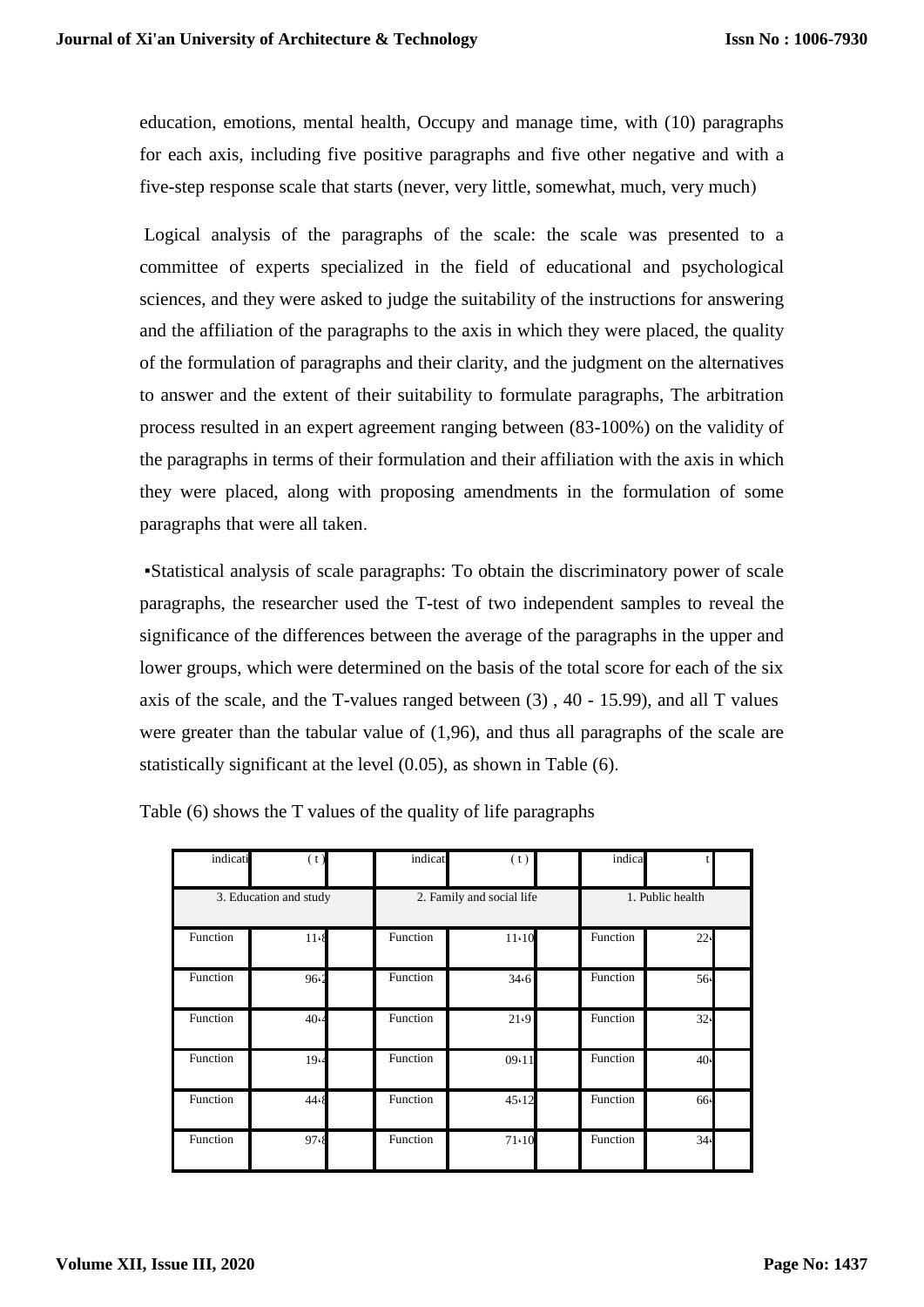| Function   | 26.8                    | Function         | 34.4  | Function                 | 43              |
|------------|-------------------------|------------------|-------|--------------------------|-----------------|
| Function   | 15.8                    | Function         | 33.9  | Function                 | 22.             |
| Function   | 33<                     | Function         | 29.8  | Function                 | 81 <sub>6</sub> |
| Function   | 27 <sub>1</sub>         | Function         | 24.11 | Function                 | 88              |
| indication | (t)                     | indication       | (t)   | indicatio<br>$\mathbf n$ | (t)             |
|            | 3- Work and manage time | 2- mental health |       | 1- Emotions              |                 |
| Function   | 78.1                    | Function         | 32.10 | Function                 | $12 \cdot$      |
| Function   | 66.4                    | Function         | 39.8  | Function                 | 77              |
| Function   | 48.8                    | Function         | 28.10 | Function                 | 32 <sub>6</sub> |
| Function   | 21.8                    | Function         | 47.8  | Function                 | 46              |
| Function   | 45.9                    | Function         | 92.8  | Function                 | 95              |
| Function   | 39.1                    | Function         | 37.11 | Function                 | 46              |
| Function   | 44.9                    | Function         | 55.3  | Function                 | 58              |
| Function   | 73.1                    | Function         | 31.5  | Function                 | 88              |
| Function   | 99.1                    | Function         | 98.13 | Function                 | 22.             |
| indication | 16(1)                   | indication       | 44.5  | Function                 | 62 <sub>°</sub> |

Stability of the scale: The researcher calculated the stability of the scale in the alpha-Kronbach method for each of the six axes of the scale. (Jaber, 1989: 310), and Table (7) shows the coefficients of the stability of the scale and its six axes.

Table (7) Coefficients of Constant Quality of Life Measurement

| The value of the alpha-<br>kronbach coefficient | Scale axes             | π |
|-------------------------------------------------|------------------------|---|
| 71.0                                            | <b>Public Health</b>   |   |
| 80.0                                            | Family and social life |   |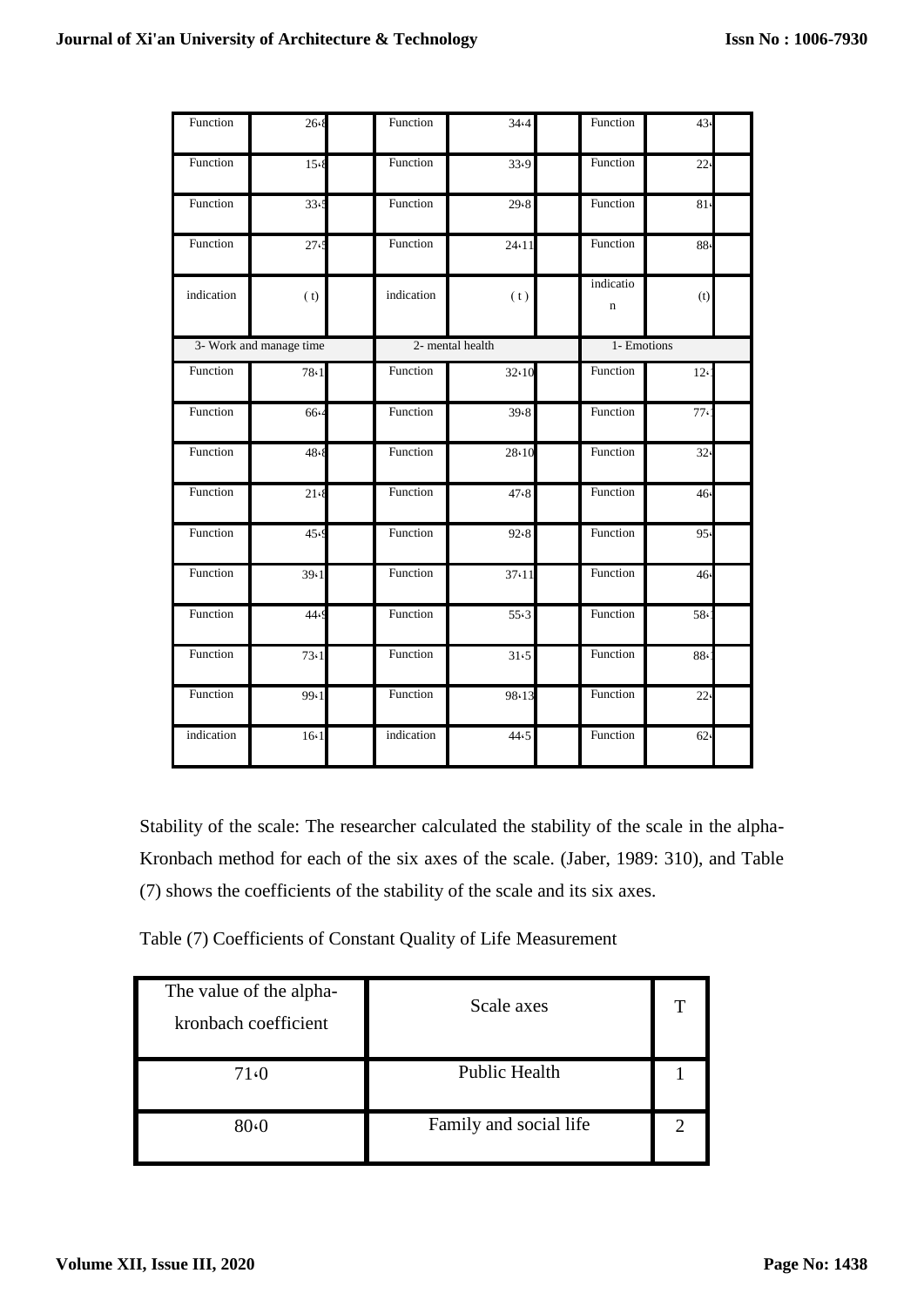| 78.0 | Education and study                                                      |   |
|------|--------------------------------------------------------------------------|---|
| 73.0 | Emotions                                                                 |   |
| 70.0 | Psychological health                                                     |   |
| 85.0 | Run and manage time.                                                     | 6 |
| 92.0 | The measure of the quality of life for<br>university students in general |   |

The final application After the researcher has completed the necessary procedures to ensure the suitability of the research tools to the goals of the current research and its sample and verify the validity and stability of the two measures, the researcher applied the moral thinking scale and quality of life measure to the basic research sample of (400) students who were chosen in the simple random class method from colleges All university, and in light of the two variables (gender and specialization) as explained in this chapter, the results will be presented and explained in the fourth semester of the current research.

Statistical means: The researcher used the statistical means that are appropriate to the research and the nature of its goals based on the advice of some specialists in statistics. The methods used were as follows:

- 1- Arithmetic mean and standard deviation: To reveal the mean and standard deviations for the scores of the research sample.
- 2- Square Ka: Calculation of apparent honesty, and the discriminatory power of a measure of moral reasoning.
- 3- Pearson correlation coefficient: In calculating the coefficient of persistence in a re-test method, revealing the correlation of the degree of the paragraph with the overall degree of research tools, and revealing the relationship between the two variables of moral thinking and quality of life.
- 4- T-Test for one sample: To know the degree of moral thinking and to know the level of quality of life for university students.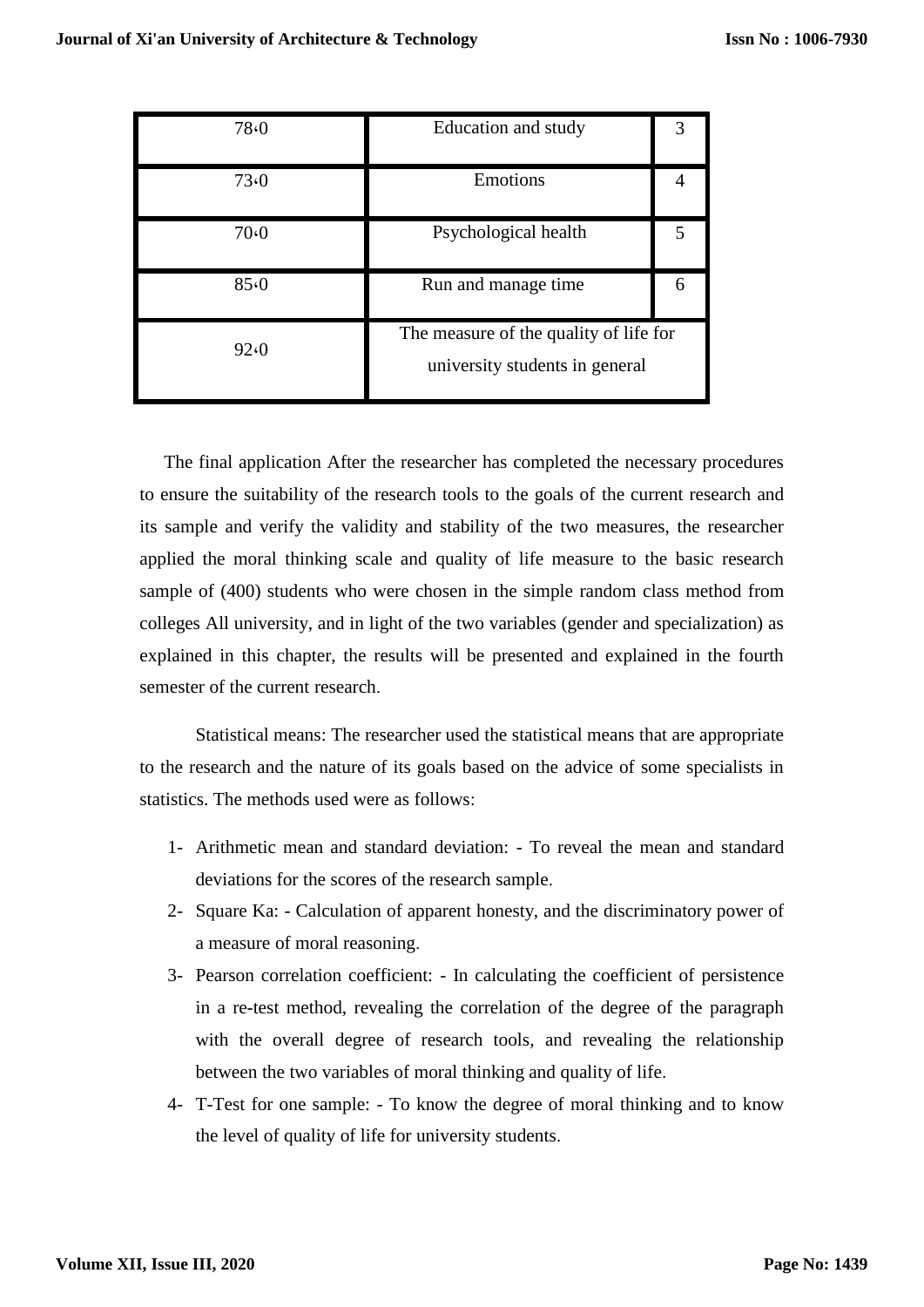- 5- T-Test for two independent samples: To reveal the discriminatory force of the quality of life scale.
- 6- Analysis of bilateral variance: To identify the significance of the differences in the degrees of moral thinking and quality of life according to the variables of sex and specialization.

## Research results

The first goal: to identify the "degree of moral thinking among students of the University of Baghdad"

To achieve this goal, the researcher applied an ethical thinking scale to the basic research sample of (400) male and female students, and after collecting data and statistically analyzing them, and using T-test for one sample, it was found that the calculated T value is equal to (26.764) which is greater than the tabular value at the level of significance (0.05) And degree of freedom (399), and Table (7) clarifies this.

Table (7)

T-test results to indicate the difference between the calculated mean

The theoretical mean of the sample scores on the moral thinking scale

| Significance level |      |         | T value    | The<br>average | deviation     | The average | the sample |
|--------------------|------|---------|------------|----------------|---------------|-------------|------------|
|                    |      | Tabular | Calculated | Theoretical    | The normative | Calculated  |            |
| D.                 | 0.05 | 1.96    | 26.764     | 15             | 4.237         | 20.67       | 400        |

The result presented in the above table indicates that Baghdad University students possess moral reasoning above the average, and the current result is consistent with my studies (Musharraf, 2009) and (Al-Jubouri, 2017), and this result can be interpreted as consistent

With the nature of the Iraqi society, which is characterized by the rule of religious values, customs and tribal customs that emphasize the need to harmonize the behavior of the individual with the values and moral principles and the distinction between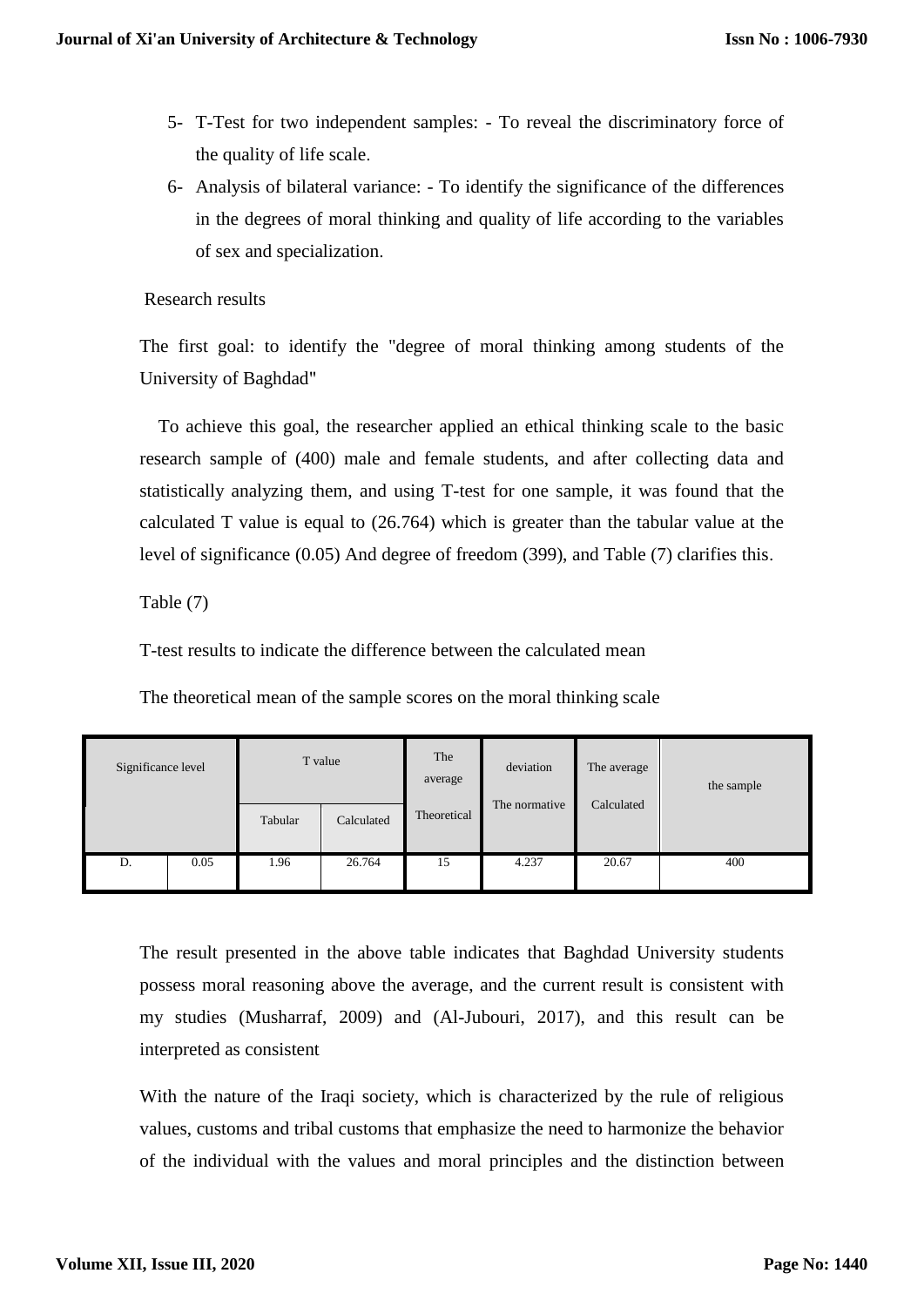right and wrong, and social desirability is an impetus to guide students towards the investigation of good behavior in different situations.

The second goal is to identify "statistically significant differences in the degree of moral thinking according to the variables of sex and specialization among students of the University of Baghdad" To achieve this goal, the researcher extracted the arithmetic averages and standard deviations of students' scores on the scale of moral thinking according to the variables of sex and specialization as shown in table (8).

Table (8)

Mathematical Averages and Standard Deviations of the Research Sample on an Ethical Thinking Scale

| standard<br>deviation | Arithmetic<br>mean | Specialization |     | <b>GENDER</b> |
|-----------------------|--------------------|----------------|-----|---------------|
| 4.821                 | 18.34              | scientific     | 80  | <b>MALE</b>   |
| 4.215                 | 20.38              | Humanitarian   | 80  |               |
| 3.371                 | 22.50              | scientific     | 120 | <b>FEMALE</b> |
| 3.774                 | 20.68              | Humanitarian   | 120 |               |
| 4.375                 | 20.64              | scientific     | 200 | The sample    |
| 4.186                 | 18.34              | Humanitarian   | 200 | as a whole    |

o reveal the significance of the statistical differences between the arithmetic averages according to the gender and specialization variables, the researcher used the analysis of the two-way variance and the calculated values were as shown in Table (9) - :

Table (9)

Results of the analysis of variance to reveal the differences in the degree of moral thinking according to the variables of sex and specialization

| indication | Value F |                       | Average squares | Degree of | Sum of squares | Source of contrast |
|------------|---------|-----------------------|-----------------|-----------|----------------|--------------------|
| (0.05)     | Tabular | freedom<br>Calculated |                 |           |                |                    |
| Function   | 3.84    | 8.014                 | 1247.924        |           | 1247.924       | <b>Sex</b>         |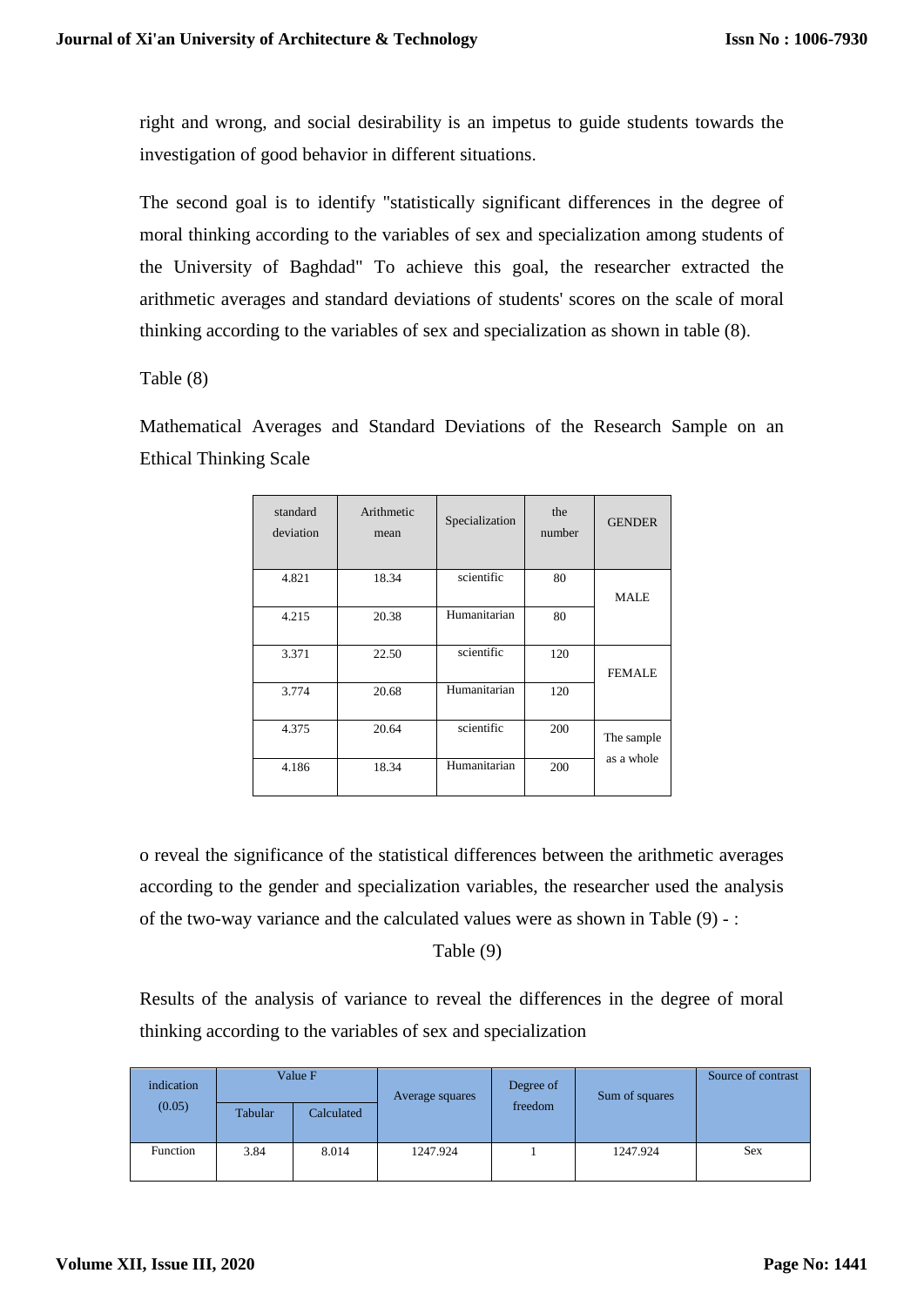| Not<br>significant | 1.282 | 199.657 |     | 199.657   | Specialization |
|--------------------|-------|---------|-----|-----------|----------------|
| Not<br>significant | 3.811 | 593.518 |     | 593.518   | Sex * major    |
|                    |       | 155.518 | 396 | 61659.339 | The error      |
|                    |       |         |     | 7.065.941 | Kidney         |

The results shown in the above table indicate the following:

- 1. There is a statistically significant difference in the degree of moral thinking according to the gender variable and in favor of females
- 2. There is no statistically significant difference in the degree of moral thinking according to the variable of specialization (scientific, human)
- 3. There is no statistically significant difference in the degree of moral thinking according to the interaction of the sex and specialty variables.

The results of the current study are consistent with the study (Al-Jubouri, 2017) in that the degree of moral thinking among male students is lower than that of female students, and this result appears to be consistent with family and societal upbringing trends that require girls to adhere to standards and behavioral and ethical values, while being more tolerant and lenient with Males when they violate some of the values and principles agreed upon by the community, citing this by the audacity of the males and their authority in society in general, as the current result agrees with the study (Musharraf, 2009) that students do not differ in the level of the degree of moral thinking according to their specialization.

The third objective is to identify "the quality of life for Baghdad University students" to achieve this goal. The researcher applied the measure of quality of life with its six components to the basic research sample of (400) students, and after extracting the average of the sample scores and analyzing the data statistically by using the T-test for one sample that shows that the value The calculated T for the total degree of quality of life is (137,000), which is a function at the significance level (0.05) and the degree of freedom (399), and Table (10) shows that.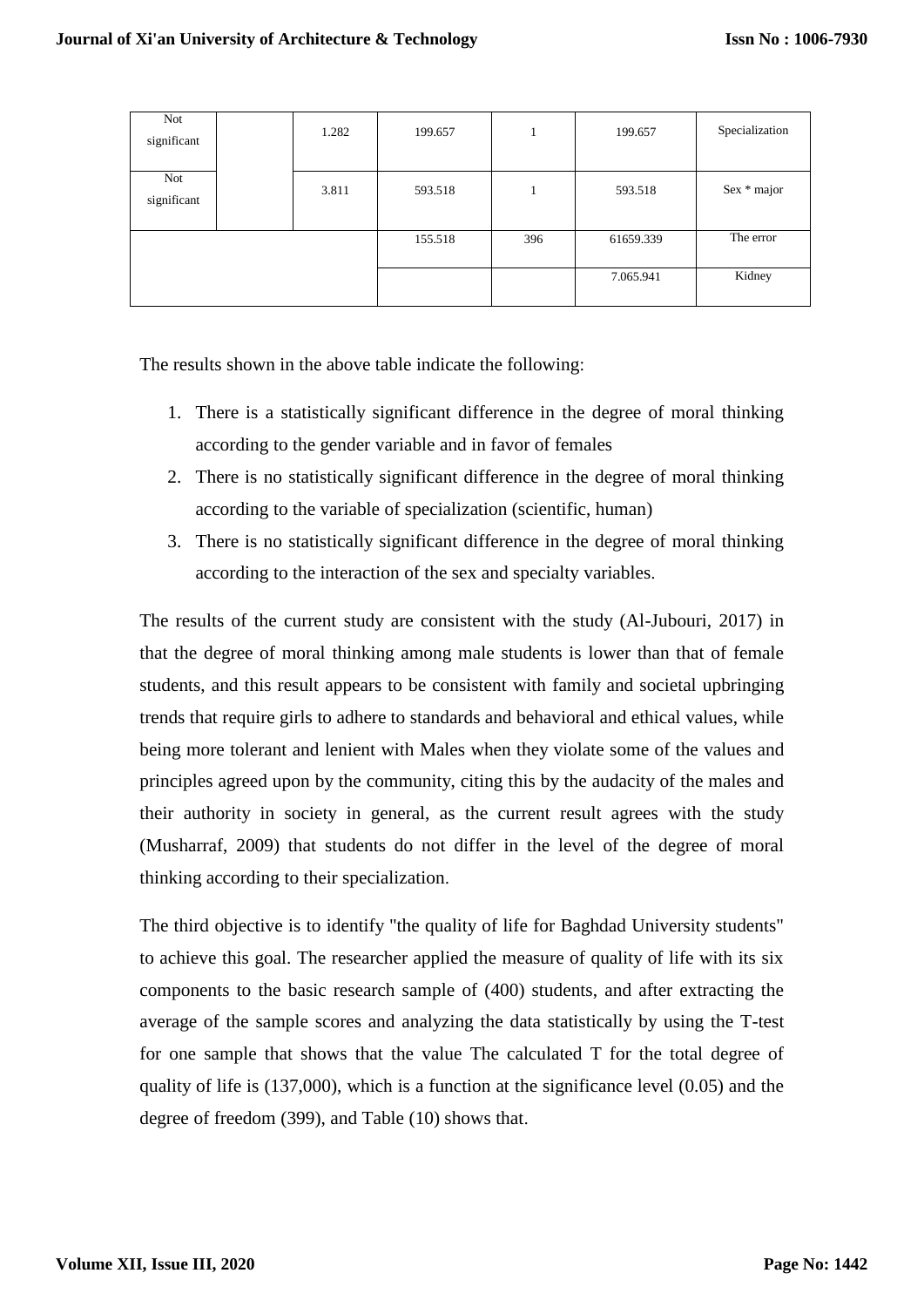# Table (10)

T-test results to indicate the difference between the calculated mean

The theoretical mean for the qual ity of life variable

| Significance level | T value |            | المتوسط | deviation     | The average | variable                      |
|--------------------|---------|------------|---------|---------------|-------------|-------------------------------|
| 0.05               | Tabular | Calculated | النظري  | The normative | Calculated  |                               |
| Function           |         | 9.382      | 30      | 4.583         | 32.15       | <b>Public Health</b>          |
| Function           |         | 31.153     | 30      | 5.444         | 38.48       | Family life                   |
| Function           |         | 13.209     | 30      | 6.223         | 34.11       | <b>Education</b> and<br>study |
| Not significant    | 1.96    | 0.719      | 30      | 6.391         | 29.77       | Emotions                      |
| Not significant    |         | 0.410      | 30      | 4.873         | 30.10       | Psychological<br>health       |
| Function           |         | 13.128     | 30      | 6.505         | 34.27       | Run and manage<br>time        |
| Function           |         | 137.000    | 180     | 24.654        | 198.88      | Total Quality of<br>Life      |

The result presented in the above table indicates that there is a difference between the calculated average and the theoretical average of the variable of the quality of life in all its components except for the emotions and mental health components, and since the difference is in favor of the calculated average, this means an increase in the level of quality of life among the sample members in general, and the current result is consistent with my studies ( Kazem and Al-Bahadly, 2006) and (Sabah and Al-Shujairy, 2017) We can explain this result because the reason for this is due to the nature of life in Arab society represented by family cohesion and social relations as well as the university level which is a high level of education and proving selffulfillment, which It reflects positively on the individual's feeling of quality of life.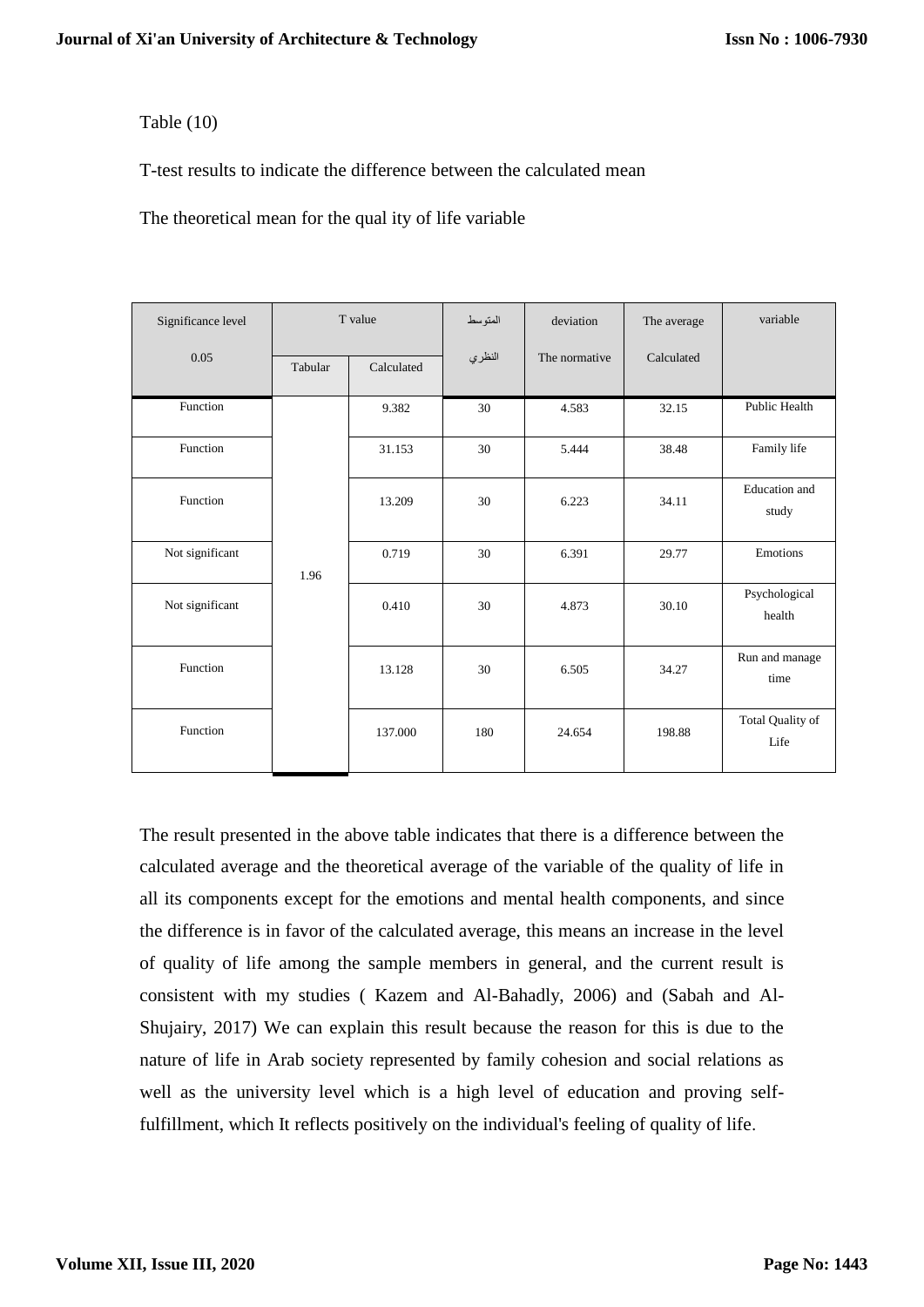The fourth objective, "Statistically significant differences in the quality of life according to the sex and specialty variables of Baghdad University students. To achieve this goal, the researcher extracted the arithmetic averages and the standard deviations of the students' scores on the quality of life scale according to the sex and specialty variables as shown in Table  $(11)$ 

Table (11)

Mathematical Averages and Standard Deviations of the Research Sample on the Quality of Life Scale

| standard<br>deviation | Arithmetic<br>mean | Specialization | the<br>number | gender                   |
|-----------------------|--------------------|----------------|---------------|--------------------------|
| 24.115                | 198.01             | scientific     | 80            | Male                     |
| 24.393                | 198.43             | Humanitarian   | 80            |                          |
| 24.921                | 198.94             | scientific     | 120           | Female                   |
| 25.099                | 199.72             | Humanitarian   | 120           |                          |
| 24.598                | 198.634            | scientific     | 200           | The sample<br>as a whole |
| 24.816                | 199.126            | Humanitarian   | 200           |                          |

To reveal the significance of the statistical differences between the arithmetic averages according to the sex and specialization variables, the researcher used the analysis of the two-way variance and the calculated values were as shown in Table  $(12) -$ :

Table  $(12)$ 

Results of the analysis of variance to reveal the differences in the degree of quality of life according to the variables of sex and specialization

| indication<br>(0.05) | Value f |            | Average squares | Degree of | Sum of squares | Source of contrast |
|----------------------|---------|------------|-----------------|-----------|----------------|--------------------|
|                      | Tabular | Calculated |                 | freedom   |                |                    |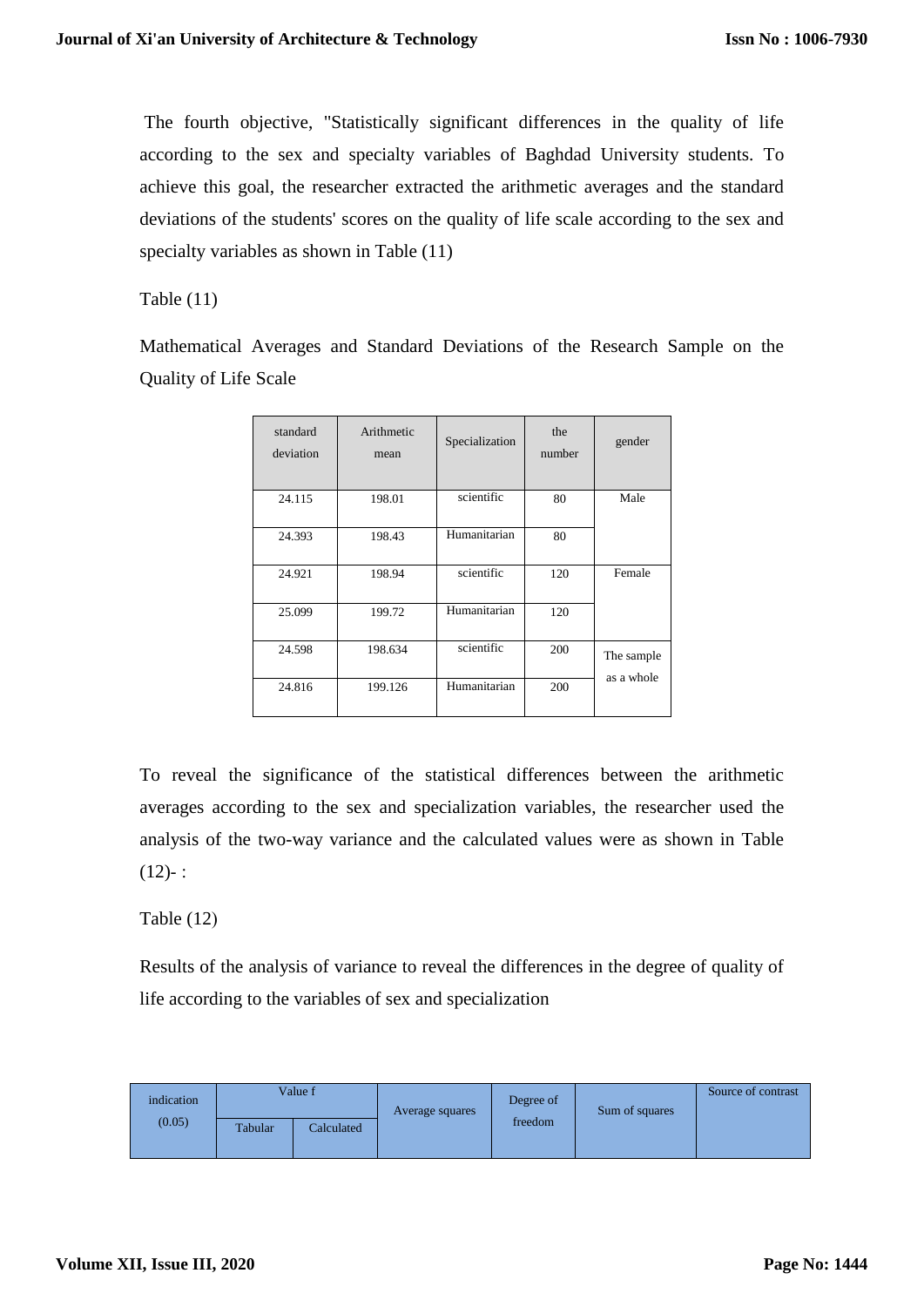| Not<br>significant |      | 3.049 | 25.920 | $\mathbf{1}$ | 25.920   | gender         |
|--------------------|------|-------|--------|--------------|----------|----------------|
| Not<br>significant | 3.84 | 3.777 | 32.112 | 1            | 32.112   | Specialization |
| Not<br>significant |      | 3.409 | 28.980 | 1            | 28.980   | gender * major |
|                    |      |       | 8.500  | 396          | 3366.250 | The error      |
|                    |      |       |        |              | 3453.262 | Kidney         |

The results shown in the above table indicate the following:

- 1. There was no statistically significant difference in the degree of quality of life according to the gender variable
- 2. There is no statistically significant difference in the degree of quality of life according to the variable of specialization (scientific, human) .
- 3. There is no statistically significant difference in the degree of quality of life according to the interaction of the sex and specialty variables.

The fifth goal is to identify the "statistically significant relationship between moral thinking and the quality of life for Baghdad University students" To achieve this goal, the researcher extracted a Pearson correlation coefficient between the degrees of the individuals in the research sample on the moral thinking, quality of life, and table (13) illustrates this- :

Table (13)

Evaluate the correlation coefficients between ethical thinking and components of quality of life for Baghdad University students

| Statistical<br>significance | T value<br>Calculated |       | Correlation<br>coefficient | Variables                                               |
|-----------------------------|-----------------------|-------|----------------------------|---------------------------------------------------------|
| Function                    |                       | 6.761 | 0.321                      | Moral thinking and its relationship to public<br>health |
| Function                    |                       | 5.909 | 0.284                      | Moral thinking and its relationship to family life      |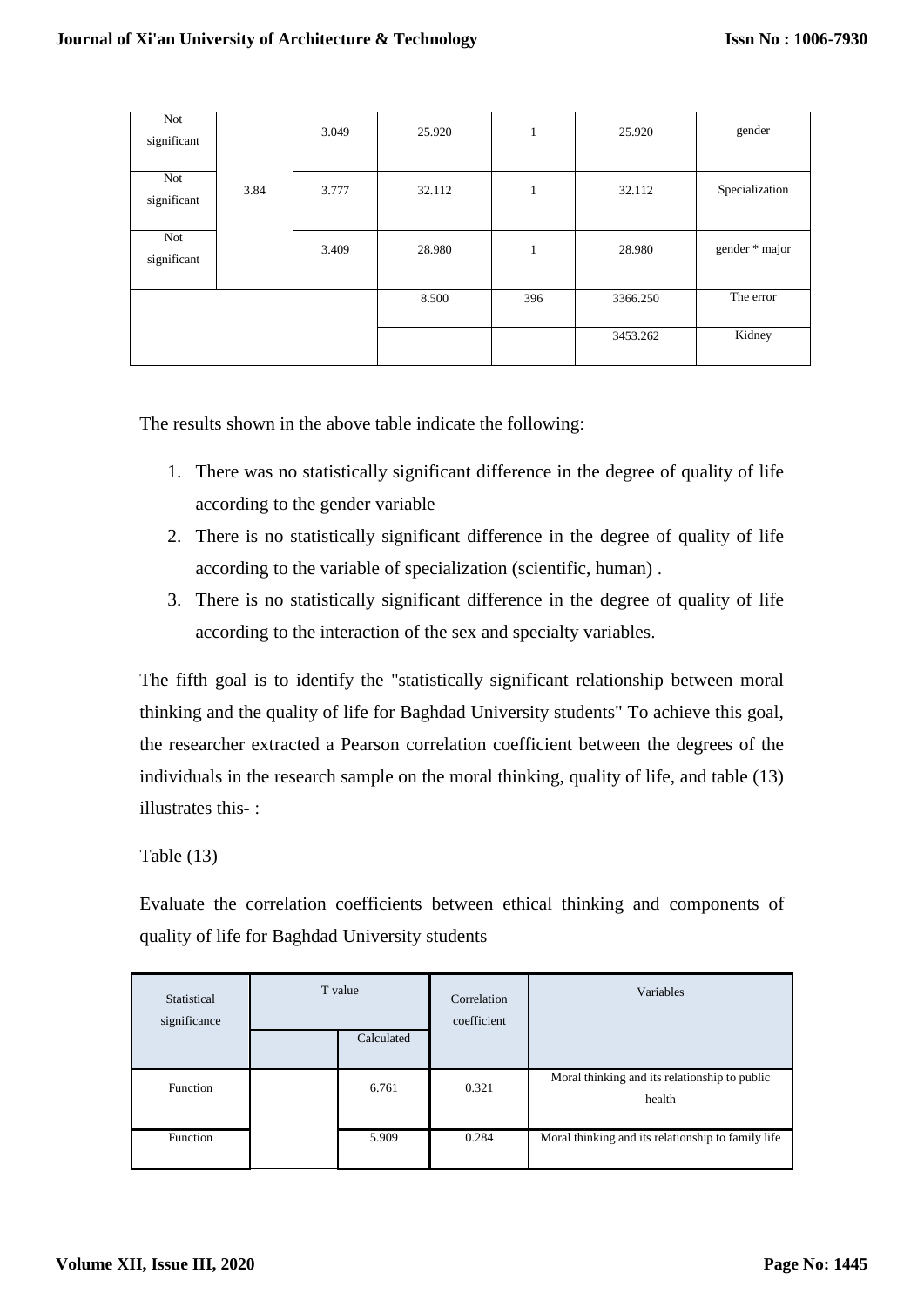| Function |      | 5.217 | 0.253 | Moral thinking and its relationship to education<br>and study         |
|----------|------|-------|-------|-----------------------------------------------------------------------|
| Function | 1.96 | 6.668 | 0.317 | Moral thinking and its relationship to emotions                       |
| Function |      | 7.995 | 0.372 | Moral thinking and its relationship to mental<br>health               |
| Function |      | 4.758 | 0.232 | Moral thinking and its relationship to occupying<br>and managing time |
| Function |      | 6.068 | 0.291 | Moral thinking and its relationship to quality of<br>life as a whole  |

The current result indicates that the calculated T-values for the correlation coefficient are greater than the critical value of (0.13) at the level of significance (0.05) and degree of freedom (398), and this means that there is a correlation relationship with statistical significance between the two variables of moral thinking and quality of life for Baghdad University students, and is consistent The current result with the results of a study (Musharraf, 2009) that indicated a significant correlation between moral thinking and social responsibility, and a study (Miqdadi, 2015) which indicated a statistically significant relationship between moral thinking and a full psychological presence.

Second: Conclusions In light of the results reached, we can conclude the following points:

- 1. University students enjoy a good degree of moral reasoning and a high level of quality of life.
- 2. The gender of the student affects his degree of moral reasoning, while not affecting his quality of life.
- 3. The student's specialization does not affect the degree of his moral reasoning or his quality of life.

Third: Recommendations to complement the benefit envisaged from the research, the researcher provides the following recommendations: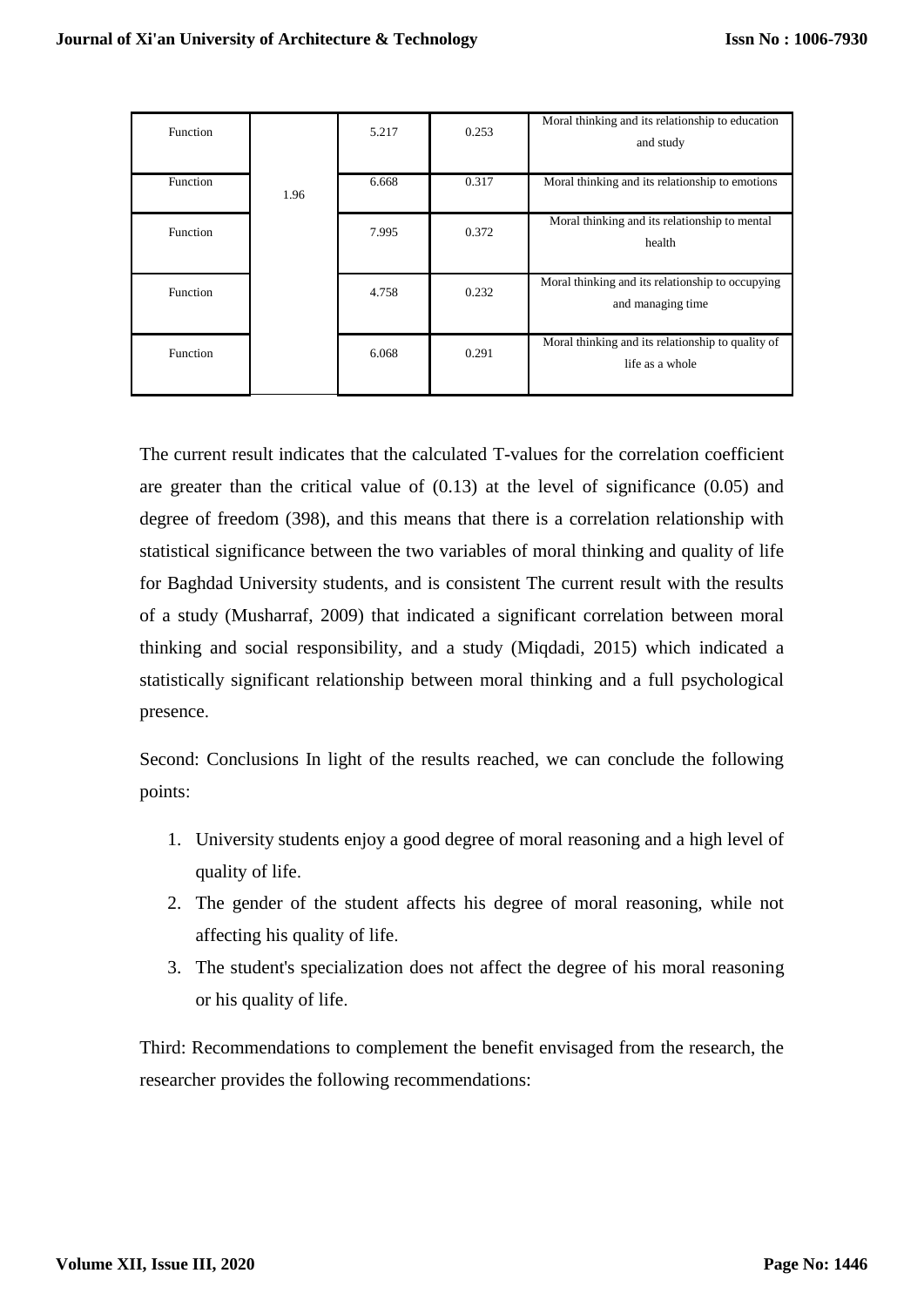- 1. Emphasizing the role of the family in building the moral system among children in a positive way and preparing children to face life with positive flexibility with regard to the ethical system.
- 2. The need for the university to pay attention to providing counseling services to students with the aim of guiding them on how to deal with various life difficulties and emphasizing good manners.
- 3. Working to improve the quality of life by increasing awareness, providing support to students, and providing job opportunities that suit their various abilities and specialties.

Fourth: The proposals to complement the aspects of the research, the researcher suggests the following:

- 1. Conducting similar studies on different samples.
- 2. Conducting studies aiming to discover the factors that affect the quality of life.
- 3. Conducting studies aimed at revealing the relationship of research variables with other variables, such as their relationship to personality traits and selfawareness.

## Research sources

Jaber, Jaber Abdel Hamid (1989): Educational Research Methods in Education and Psychology, Dar Al-Nahda, Beirut, Lebanon.

Jabr, Jabr Muhammad (2005): Positive Psychology, a working paper published in the Proceedings of the Third Scientific Conference on Psycho-Educational Development of the Arab Person in the Light of Quality of Life, Zagazig University, Egypt.

-Al-Jubouri, Ali Mohsen Salman (2017): Moral thinking and its relationship to the vitality of the conscience of university students, unpublished Master Thesis, Ibn Rushd College of Education, University of Baghdad, Iraq.

Al-Jameel, Nadia Gouda Hassan (2008): Quality of life and its relationship to selfacceptance among university students, unpublished doctoral dissertation, College of Education for Girls / University of Baghdad.

Hajjaj, Abdel-Fattah Ahmed (1984): Moral Growth and Moral Education, College of Education / Qatar University.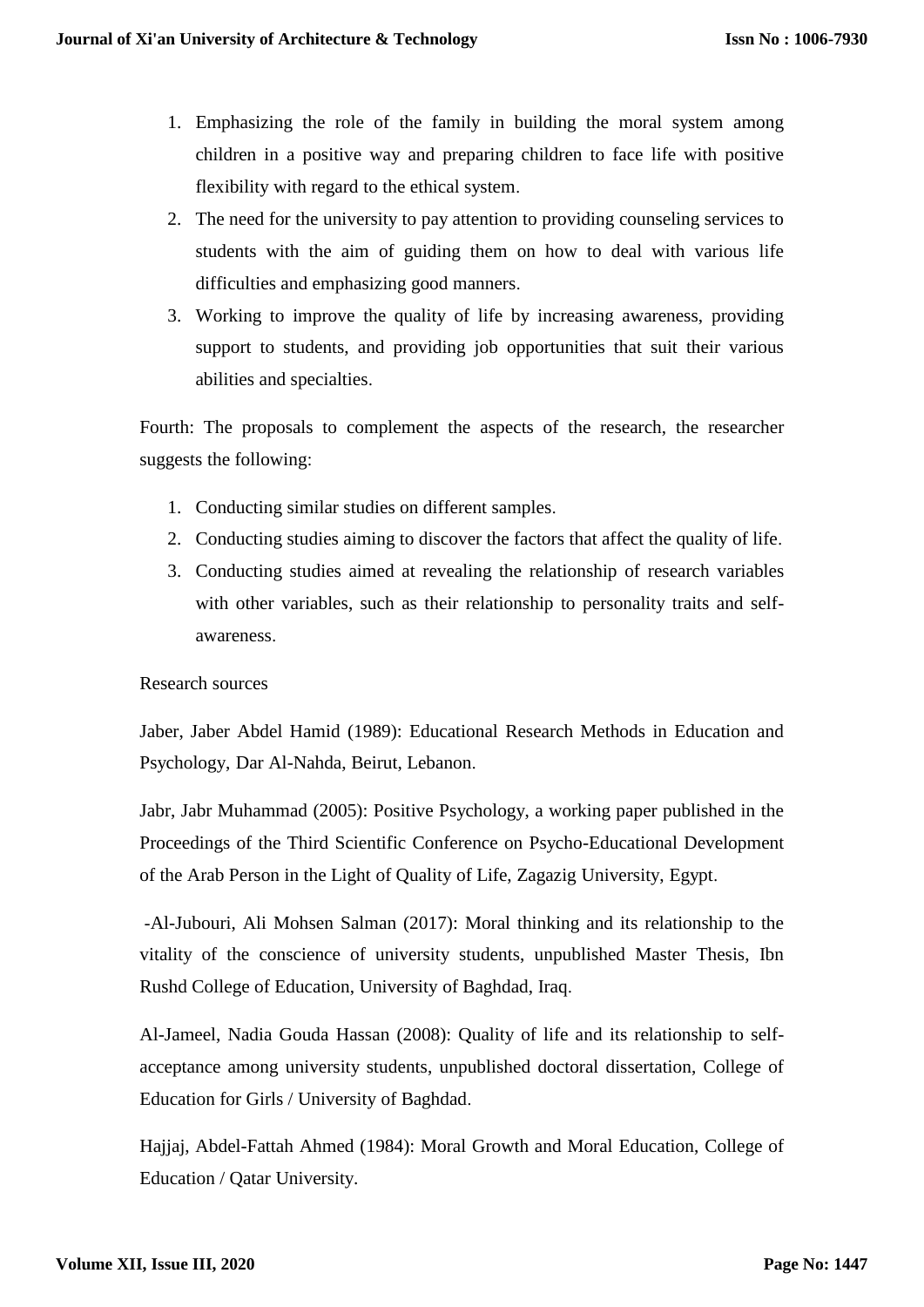Hamida, Fatima (1990): Moral Thinking "A teacher's guide in developing moral thinking among students at all levels", The Egyptian Renaissance Library, Cairo.

Al-Shanfiri, Amal (2006): Ministry of Social Development course in improving the quality of life of Omani families, Proceedings of the Symposium on Psychology and Quality of Life, Sultan Qaboos University, Muscat.

-Sheikh, Suleiman El-Khoudary (1985): a study in the moral thinking of adolescents and adults, the annual book on psychology, the Egyptian Society for Psychological Studies, the Anglo Egyptian Library, Cairo.

-Sabah, Sanaa Ahmed (2009): The effectiveness of an emotional rational indicative program to improve the quality of life and some related variables among a sample of the elderly, unpublished doctoral thesis, College of Education / University of Baghdad.

-Sabah, Ayesh, and Al-Shujairy, Omar Khalaf Rashid (2017): The quality of spiritual life and its relationship to psychological immunity among students of Algeria and Iraq, Anbar University Journal for Humanities, No. 3.

-Abdul-Rahman, Saeed Abdul-Rahman Muhammad (2007): Using some coexistence strategies to improve the quality of life for the hearing impaired, the eighth scientific symposium of the Arab Federation of Currency Authorities in the Care of Deaf, the development of education and rehabilitation for deaf and hard of hearing people.

Abdel-Moaty, Hassan Mostafa (2005): psychological counseling and quality of life in contemporary society, a working paper published in the proceedings of the third scientific conference for the psychological and educational development of the Arab person in light of the quality of life, Zagazig University, Egypt.

Odeh, Ahmad Suleiman, and Al-Khalili, Khalil Youssef (1988): Statistics for Researcher in Education and Humanities, Dar Al-Fikr for Distribution and Publishing, Amman.

-Al-Ghamdi, Hussein Abdel-Fattah (2001): The relationship of formation of the identity of Anna with the growth of moral thinking among a sample of males in adolescence and youth in the western region of the Kingdom of Saudi Arabia, unpublished master's thesis, Umm Al-Qura University, Saudi Arabia.